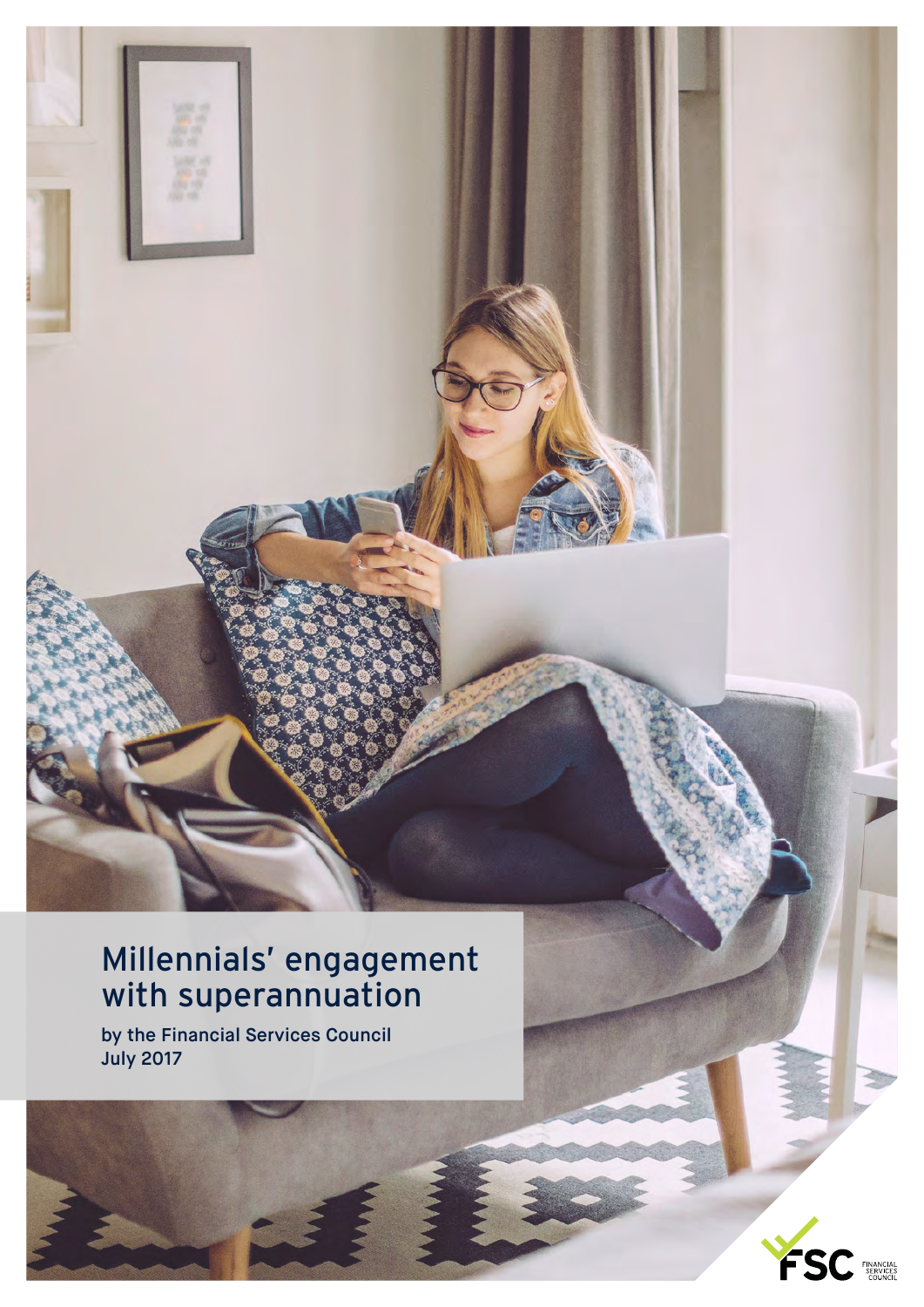## Contents

| Foreword                                                                                                                                | 4               |
|-----------------------------------------------------------------------------------------------------------------------------------------|-----------------|
| Introduction                                                                                                                            | 6               |
| 01. Millenials are disengaged                                                                                                           | 8               |
| 02. Millennials are more focused on near-term goals, do not<br>understand superannuation, and are less likely to trust the industry     | 10 <sup>°</sup> |
| 03. Better engagement delivers better outcomes for millennials<br>and the economy                                                       | 14              |
| 04. Increasing engagement - superannuation should be tangible,<br>demystified, transparent, and better aligned with millennials' values | 16              |
| 05. Conclusion & summary                                                                                                                | 24              |
| <b>References</b>                                                                                                                       | 26              |
| About the Financial Cervices Council                                                                                                    | דר              |

 $\frac{1}{3}$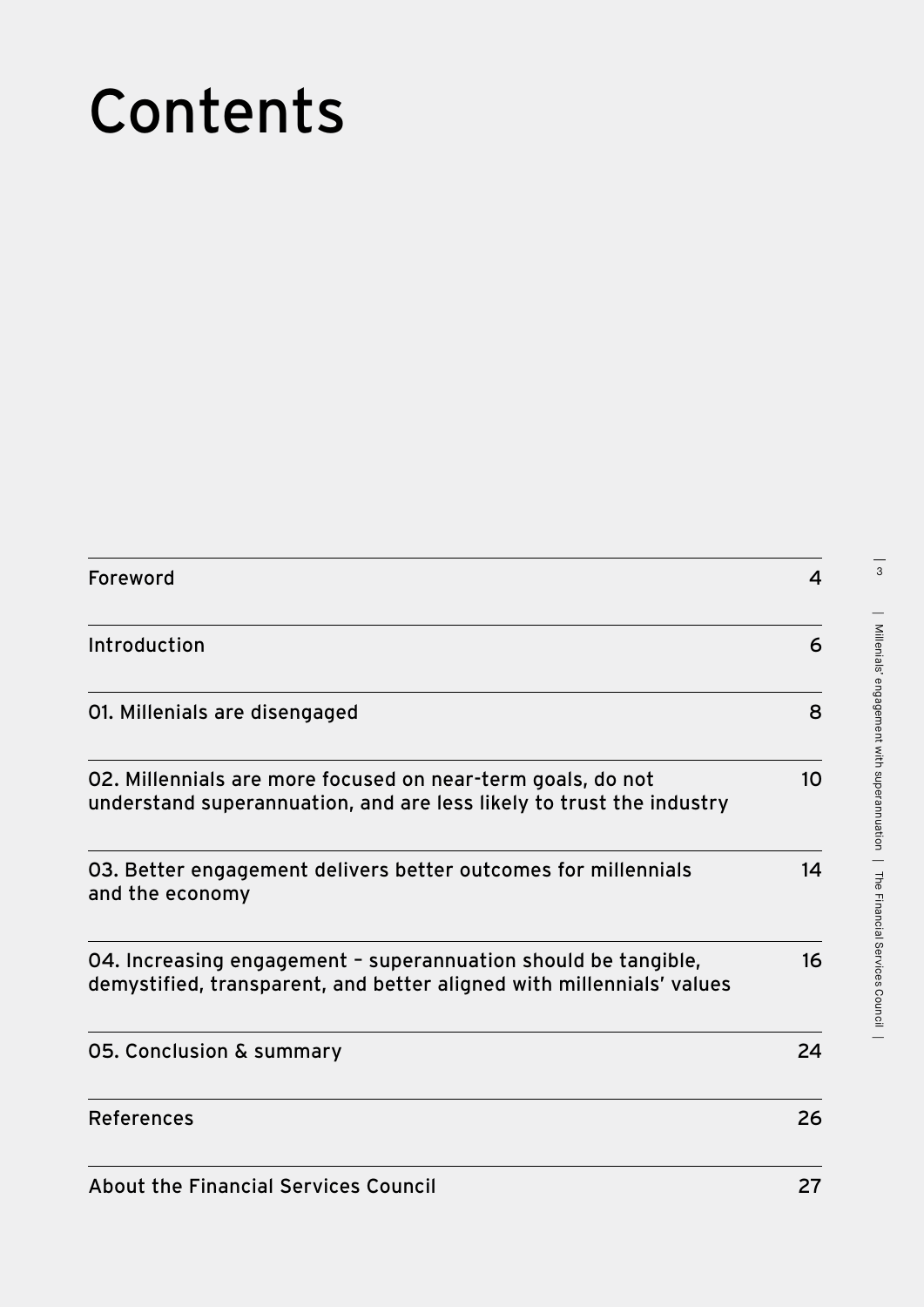### Foreword



Sally Loane *CEO, Financial Service Council*

Millennials are now the world's number one source of income, spending and wealth creation. But aside from some popular stereotypes about smashed avocados and short attention spans, how well do we know them? And are our services up to scratch for this enormous (and enormously crucial) demographic?

The most powerful forces driving the inevitable change to financial services – and superannuation in particular - are coming from the generation that has recently entered the workforce.

This generation has grown up never knowing life without the internet or the mobile phone. The 25 year old millennial today was born in the same year compulsory super began – 1992.

We asked Deloitte Access Economics to look more closely at the 18-34 year olds – who in just eight years' time will comprise two-thirds of the workforce – to understand what we need to do to get them interested in their retirement and in superannuation.

Survey after survey has found that millennials are uninterested and unengaged with their superannuation.

The economic ramifications of chronic disengagement are dire. Disengagement by millennials with their superannuation could mean the super system will not be able to meet the individual's retirement income needs, and shift part of that burden to the government through greater use of the age pension.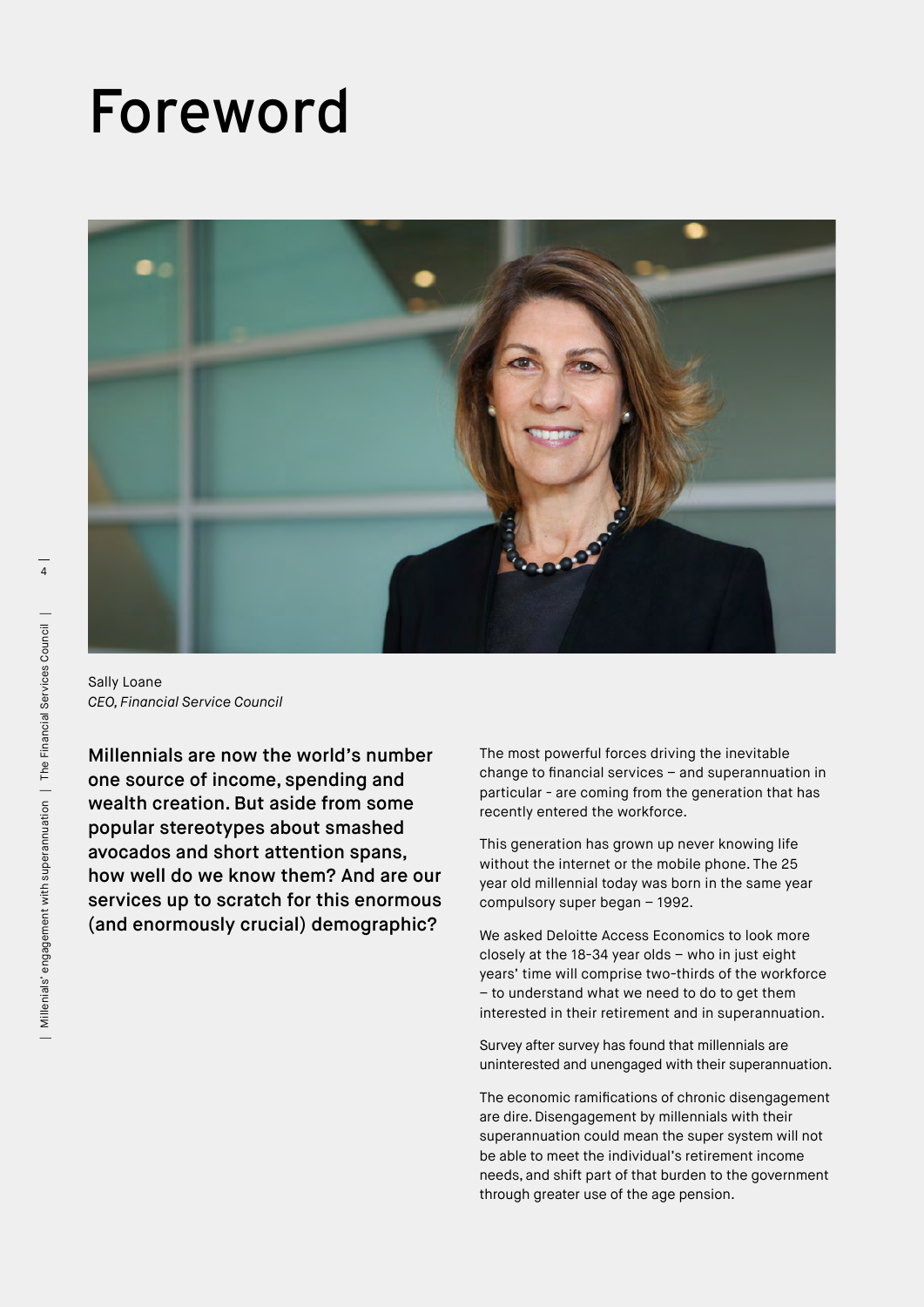In other words, the more we allow – and indeed condone – apathy and disengagement, the worse off young people will be at the end of their working life, and so will we, the taxpayer.

The idea that 18-34 year olds are uninterested and ill-equipped to handle their retirement savings journey is not based on fact. Locked out of the housing market, experiencing record low wage growth and experiencing low interest rates on any bank savings they have, this generation understands all too well the importance of money and growing wealth over the long term.

#### Millennials engage very quickly when financial services and products are provided to them on the right platform – their smartphone – and are easy and simple to use.

As start-up superannuation fund Zuper's co-founder, Jon Holloway told the researchers, millennials have been brought up in the digital age where they are used to convenience at their fingertips and they expect the same convenience with their super funds. They benchmark their superannuation service not against other super funds, or even other financial services they use, but against Uber.

As the research shows, this demographic demands better products, sophisticated digital platforms, and transparency. They also want their money to be making a positive difference in the world.

Getting millennials interested in super will lead to greater financial competencies and more effective financial decision-making; consumers better able to choose a super fund suited to their personal circumstances; reduction of lost and multiple accounts; and a cohort better able to selffund their retirements.

In other words, a generation better able to take care of themselves through every stage of their lives.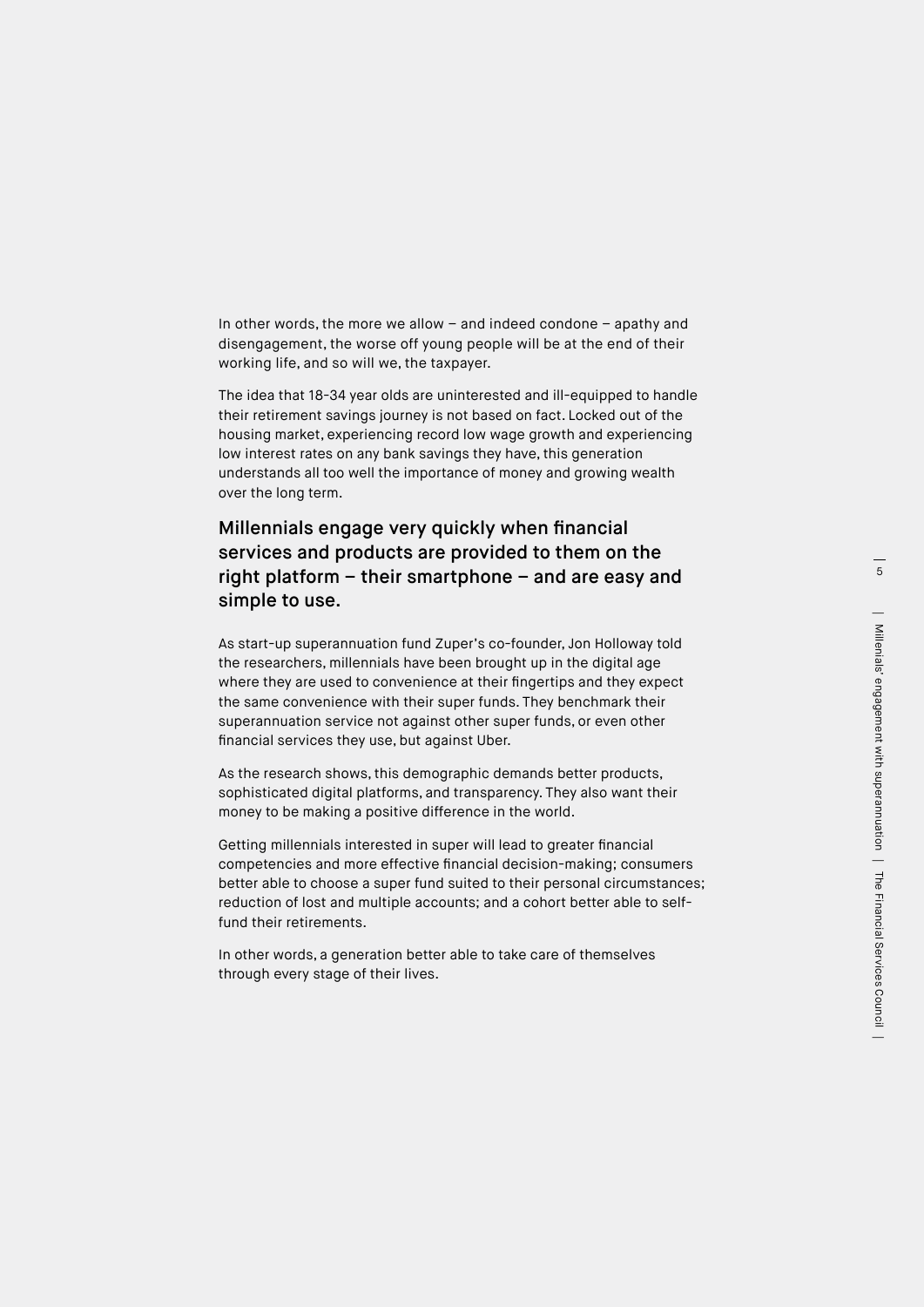## Introduction

#### Who are millennials?

- Millennials are defined to be individuals between the age of 18 and 34 in 2017.
- Around 6.2 million millennials in Australia.1
- Nearly 70% of individuals aged 34 and below have at least one superannuation account.2

The superannuation system contains a significant share of Australian households' assets. The purpose of the superannuation system is to deliver incomes to individuals in retirement, and it is typically paid more attention to by those at or close to retirement age. However, it is just as important for individuals that are still in the early stages of their career. The investment decisions that they make early on can have an impact on the funds they will have available upon their retirement. In other words, it could make a significant difference to the lifestyle that they are able to enjoy later in life.

The Productivity Commission (2017) draft report on *Superannuation: Alternative Default Models* noted that most risks within the Australian superannuation system is borne by individuals, in particular, the risk of not having sufficient benefits in retirement. At the same time, it noted that "the superannuation system hasn't always afforded or encouraged individual decision making." In part, some 'well-intentioned paternalism' by Australian policymakers has led to

<sup>1.</sup> Australian Bureau of Statistics (ABS) Cat 3101.0 – Australian Demographic Statistics, Sep 2016.

<sup>2.</sup> ABS Cat 6523.0 – Household Income and Wealth, Australia, 2013-14.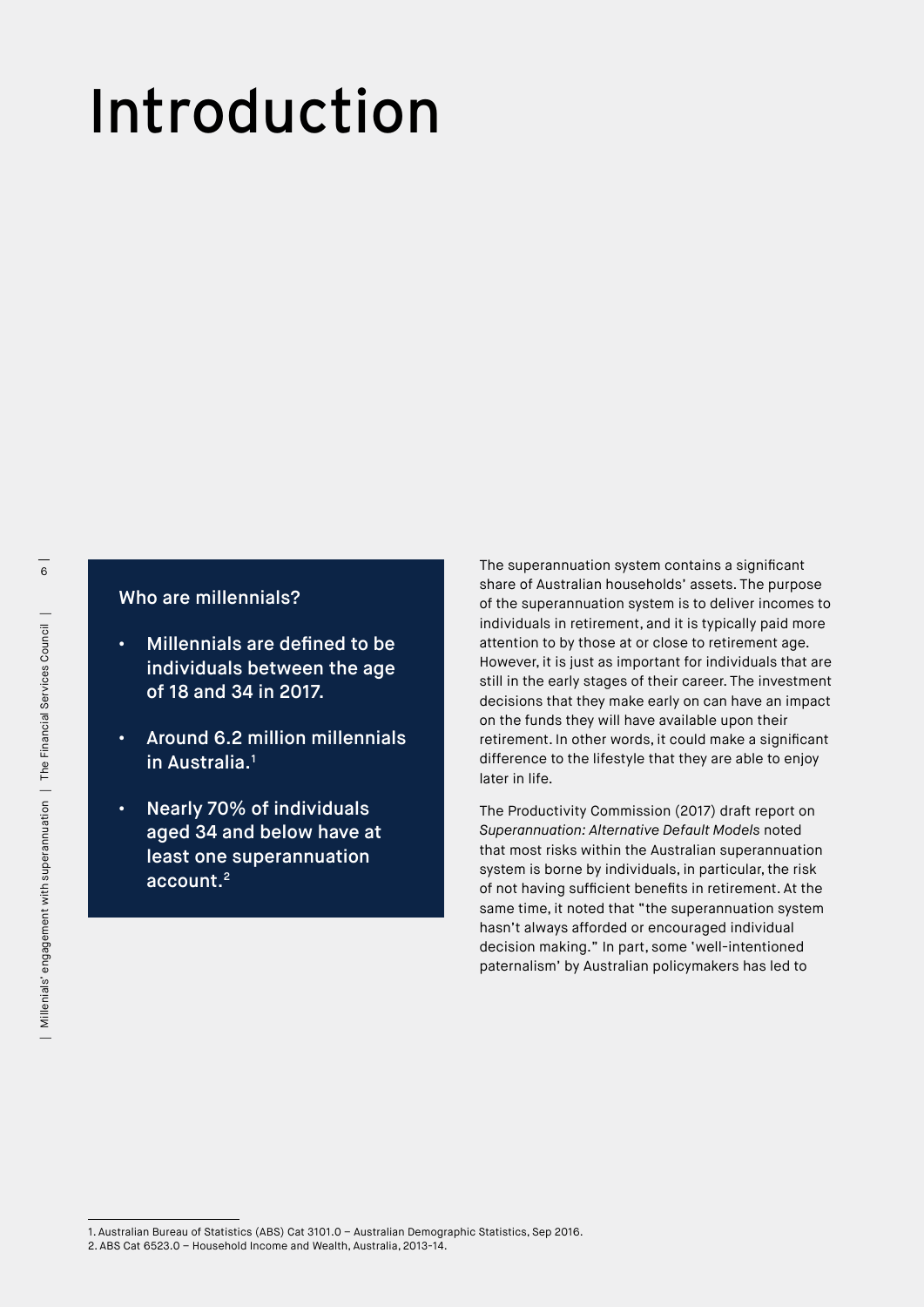the design of the current arrangements for allocating default superannuation members to products.

The superannuation industry has generally considered that there is an ongoing need for 'default arrangements', mainly due to four inter-related factors (Productivity Commission, 2017):

- The compulsory nature of superannuation.
- The level of employee/member disengagement (especially for young members).
- The complexity and costs associated with members making decisions.
- The inability of some members to make good decisions due to a lack of financial literacy or the influence of various behavioural or cognitive biases.

The Productivity Commission (2017) was especially concerned that younger people showed little interest in their superannuation and were particularly vulnerable to making poor decisions, particularly given that many individuals are first prompted to choose a superannuation product when they are under the age of 18.

This disengagement by millennials with their superannuation raises concerns for the individual themselves and also for public policy more broadly. Against this background, encouraging greater engagement by this group may lead to greater overall financial competence and more effective financial decision-making. Improving their ability to make good financial decisions, and empowering them to actually do so, can make the difference between an individual being able to fund their desired lifestyle in retirement and them needing to access the age pension.

This research paper focuses on the interaction between millennials and their superannuation fund. To understand this dynamic we consider their attitudes to retirement planning, as well as financial literacy more broadly. The first section of this paper summarises some of the key pieces of evidence that indicate millennials are disengaged with their superannuation. The second section explores some of the potential drivers of this disengagement, including individuals' behavioural biases and millennials' relatively poor financial knowledge. The third section discusses some of the general benefits if millennials were more engaged with their superannuation. The final section outlines some suggestions for the superannuation industry to improve the engagement of millennials.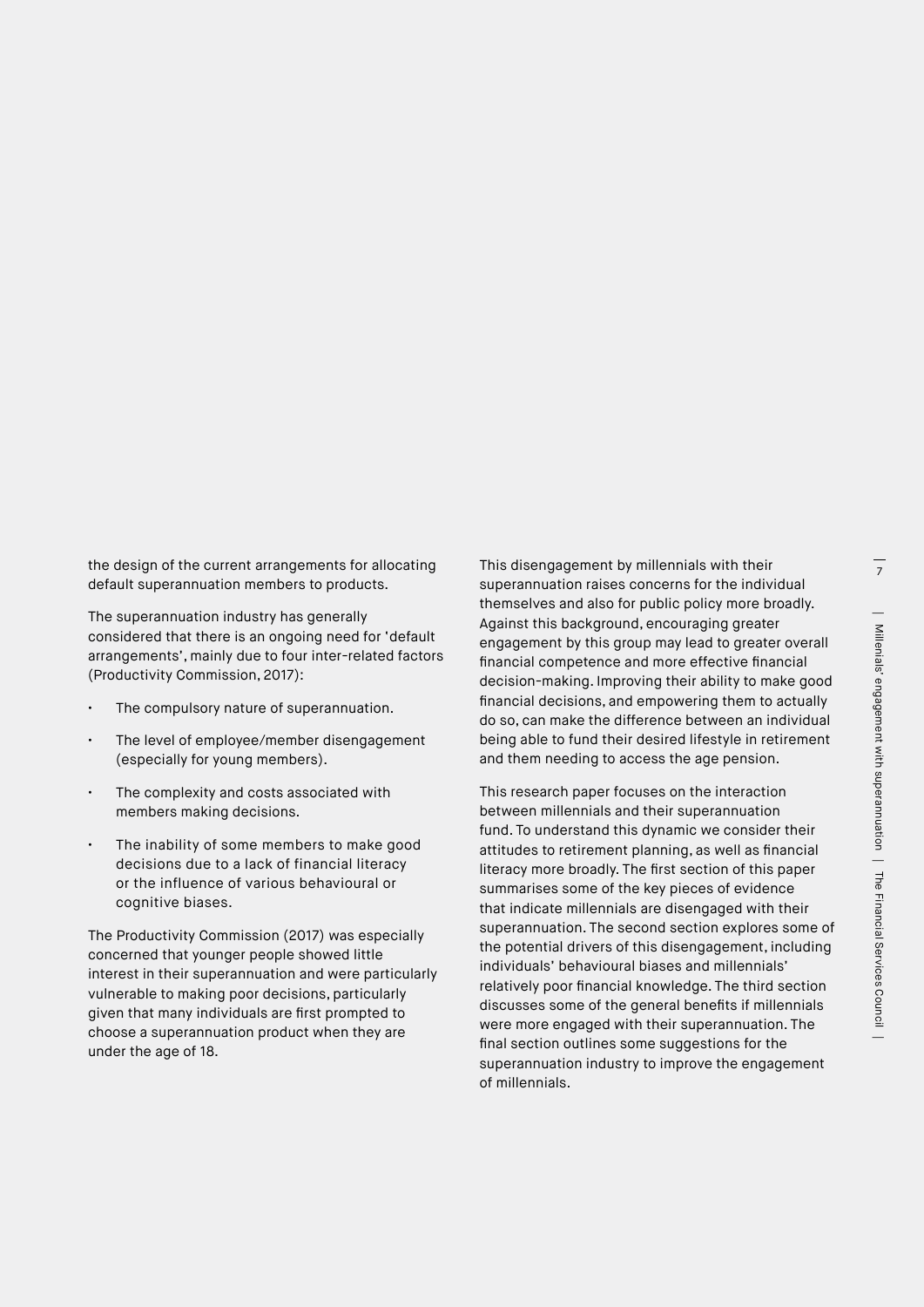# 01

### Millenials are disengaged

#### Key points

- Younger people were three times less interested in their personal superannuation affairs compared to older people.
- Retirement is a distant thought for millennials; only 8% were able to identify an amount of money they needed for retirement.
- The majority of young adults do not check their superannuation accounts frequently or change investment options, with only one third reading their periodic statements.

There has been a wide range of research conducted over the years which has offered some evidence to indicate that millennials are disengaged with superannuation.

A report prepared for the Australian Taxation Office by Colmar Brunton (2010) sought to better understand individuals' attitudes and values towards superannuation in the wake of the global financial crisis, which had a significant impact on superannuation balances and the wealth of many Australians. This report found that younger people were three times less interested in their personal superannuation affairs compared to older people; nearly one-fifth (17%) of individuals aged between 18 and 29 were interested in their personal superannuation affairs, compared to around three-fifths (58%) of those individuals aged 45 years or older.

The Centre for International Finance and Regulation (CIFR) published a report on *Superannuation Knowledge, Behaviour and Attitudes in Young Adults in Australia*  (Ali et al., 2014) which presented evidence of serious deficiencies in the superannuation knowledge, behaviours and attitudes of individuals between 25 and 34 years. As an illustration, more than half of those young adults surveyed failed the nine questions on superannuation and financial literacy. The ANZ Survey of *Adult Financial Literacy of Australia* (ANZ, 2015) also noted that some of the lowest scores on 'financial knowledge and numeracy' were found amongst young adults aged 18-24 years. More specifically, a survey conducted by REST Industry Super (2013) found that nearly half (46%) of Australian Gen Y's "[cannot]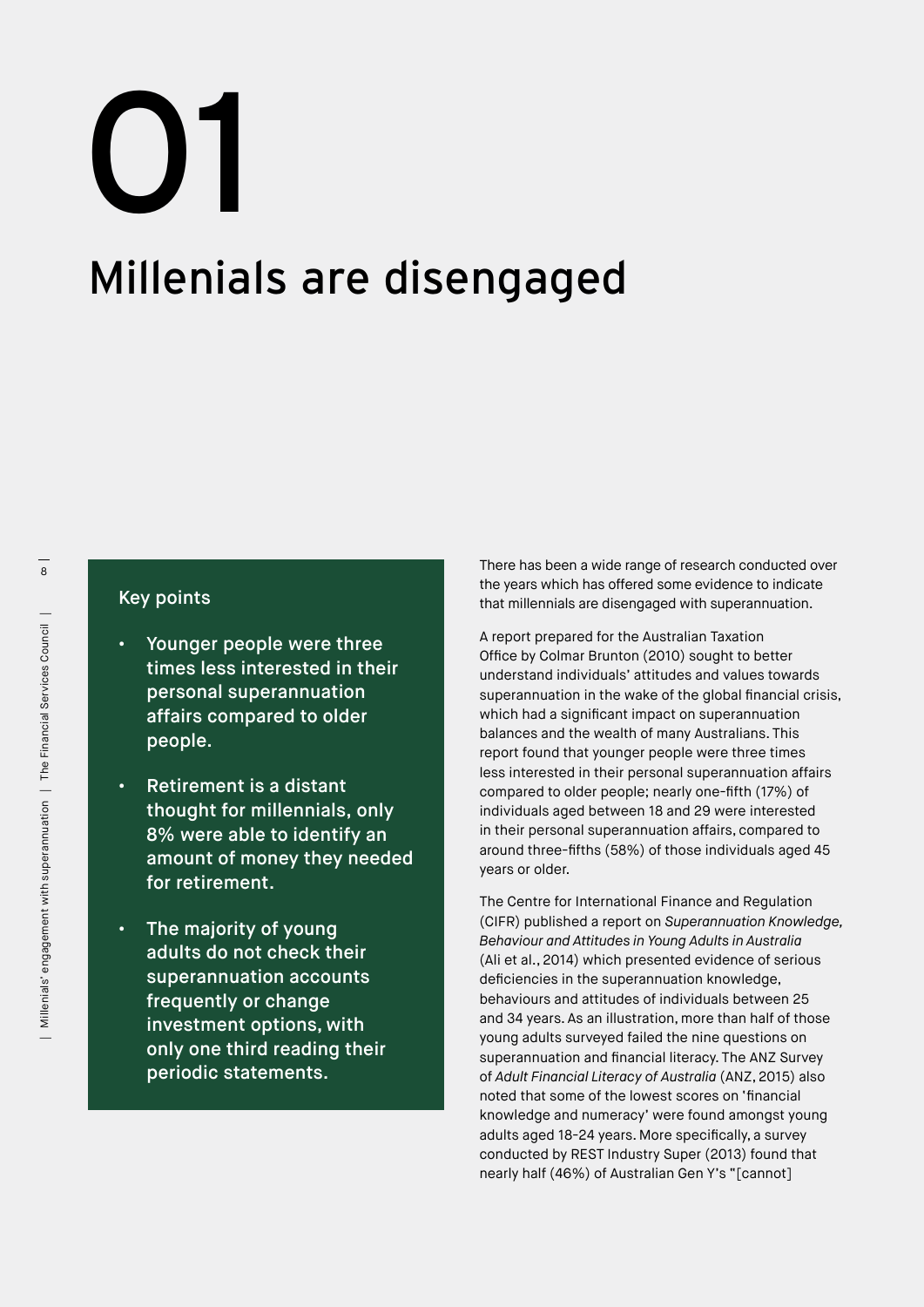correctly explain superannuation or admitted they didn't know what it is."

The CIFR report also found that young adults "are unengaged by and uninterested in superannuation or retirement planning". The majority of young adults do not check their superannuation accounts regularly nor do they change their investment options; only one-third of all young adults read their periodic superannuation fund statements. At the same time only one-third of this group thought that they paid an adequate amount of attention to superannuation matters. The report described the attitude of young people towards superannuation as "worried and sceptical".

In line with the findings of the CIFR report, the ANZ survey also found that younger superannuation fund members were less engaged with superannuation fund statements. The proportion of young people aged between 18 and 24 that read their superannuation fund statement was 39%, nearly half of the average (68%). At the same time, ASIC (2016a) found that people aged under 35 years were less likely than those aged over 35 to report that they knew the balance of their main superannuation fund.

More broadly, the CIFR report noted that only a small number of young people planned for retirement, and that most regarded superannuation as a relatively low priority at this stage of their lives. The majority (93.5%) of young people surveyed had made no retirement plans at all, and nearly half of the young people surveyed had 'not given it any thought at all'. Along these lines, the ANZ survey found that only 8% of superannuation fund members aged between 18 and 24 were able to identify an amount that they needed to live on in retirement, compared to 28% of superannuation fund members aged under 65. It is unsurprising that individuals closer to retirement age are more likely to pay attention to retirement planning; 54% of fund members aged between 55 and 64 were able to identify a target income for retirement.

The ANZ survey results also revealed that use of financial planners among young people was also below average. It also found that there was some degree of disengagement amongst 18-24 year olds with other traditional sources of financial information, e.g. financial sections of newspapers and magazines, and internet finance sites. The survey found that use of financial sections of newspapers and magazines among 18 to 24 year olds declined from 32% in 2011 to 25% in 2014. This group also recorded a decrease in their use of internet finance sites, from 40% to 29% over the same time period. These changes suggest that individuals in this group may be relatively unengaged with financial affairs more broadly.

Millennials are uninterested and unengaged with their superannuation. More broadly, younger people are generally less interested and engaged in their financial affairs. These conclusions are supported by a recent study (Anderson, et al., 2017), which found that 25-34 year old Australians "are generally uninterested in their superannuation accounts. They seldom read the information provided by their funds, rarely change their fund, and a majority of them do not make voluntary contributions. Overall the results suggest significant lack of interest in, and engagement and concern with issues related to their retirement planning."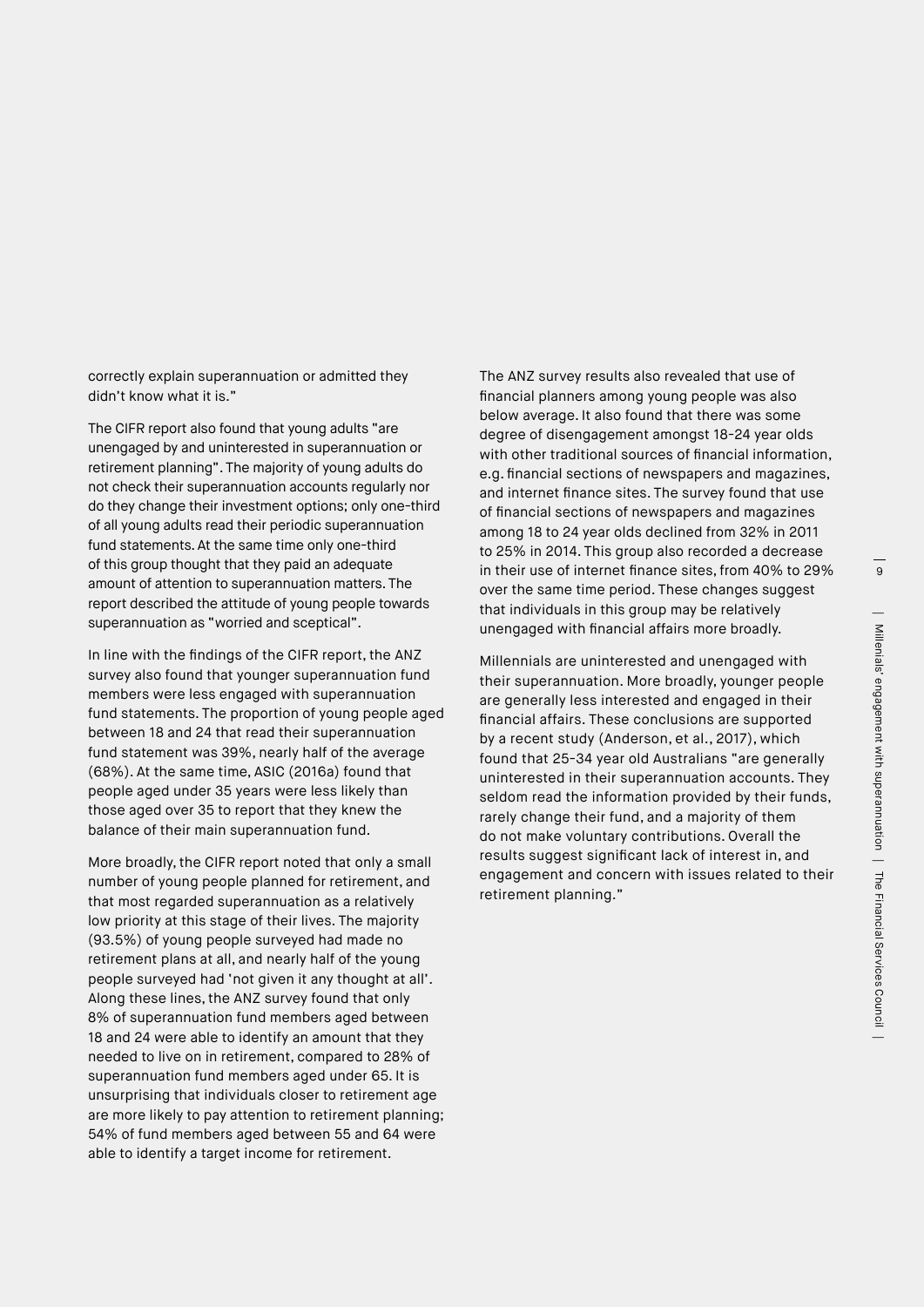## 02

Millennials are more focused on near-term goals, do not understand superannuation, and are less likely to trust the industry

#### Key points

- Millennials place a higher value on near-term goals, such as buying a house.
- Millennials were more likely to have difficulty understanding financial matters.
- Millennials were uncertain about the superannuation system, and less than a quarter of young people had trust in the superannuation industry.

Millennials generally have lower superannuation account balances than other pre-retirement cohorts (i.e. those still in the 'wealth accumulation' phase), and they may think that 'they don't have enough in superannuation to bother paying attention'.3 Younger individuals will always be less wealthy than older individuals, and so it may not be reasonable to expect that they will ever be as engaged with their superannuation. However, this does not mean that they cannot be more engaged than they currently are.

#### Behavioural biases

People do not always behave rationally and make choices that serve their best interests. The rational person may be subject to certain behavioural biases. These behavioural biases may explain, in part, people's engagement with their superannuation and financial affairs. The Productivity Commission's report on How to Assess the Competitiveness and Efficiency of the Superannuation System (2016) noted that:

"[C]ognitive constraints and behavioural biases may impede member engagement and optimal decision making. For example, lack of financial literacy, myopia, complexity of long-term decision making, loss aversion, reliance on mental shortcuts, a tendency to procrastinate and general apathy."

<sup>3.</sup> Similarly, 'not having enough money' was cited as the main reason why individuals do not participate in investing (Deloitte Access Economics, 2017).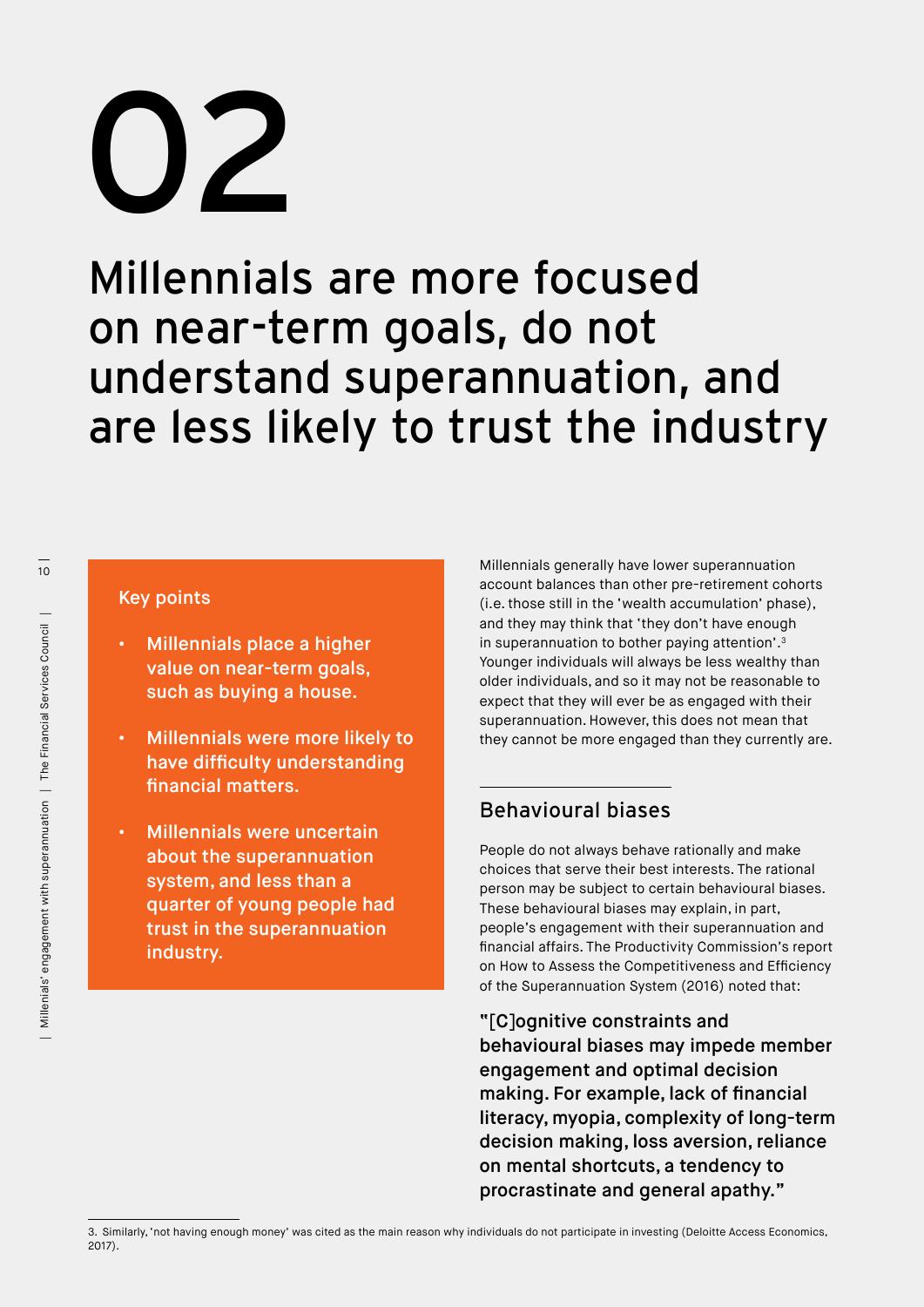11

While these constraints and biases afflict people of all ages, some of these may be particularly prominent among younger people. This may be the case for: (i) hyperbolic discounting; (ii) bounded rationality; and (iii) inertia.

People tend to over-value their satisfaction today, relative to their satisfaction in the distant future (Benartzi et al., 2007). This is known as hyperbolic discounting. Individuals which are prone to this are referred to as being "present-biased". Given that young people are further out from their retirement, their effective discount rate is much higher. A research report commissioned by CHOICE (2016) and supported by Financial Literacy Australia, *Project Superpower: Informing a strategy to engage people with their superannuation*, found that young adults who identified as being unengaged with their superannuation cited that superannuation being "[too] distant to worry about" was one of the three key reasons for their lack of engagement. The two other reasons identified by the research was that young people considered that super was "problem too hard to solve" and that "[unengaged young adults] were completely unaware of what super was".

More broadly, the ASX Australian Investor Study 2017 (Deloitte Access Economics, 2017) found that millennials were more short-term focused with regards to their financial goals. For example, the top three financial goals for millennial investors were accumulating wealth, saving for a home deposit and saving for travel compared to the top three financial goals for older investors of planning for retirement, supplementing current or future income and accumulating wealth.

In addition to this bias towards the near-term, as noted above, CHOICE (2016) found that disengaged young people thought superannuation was a "problem too hard to solve". This could suggest that young people may not be able to access to the information needed to 'solve the problem', that they lack the cognitive ability to be able to process the information, or they lack the necessary time to devote to it. This is referred to as the theory of bounded rationality, that is, individuals may not make economic decisions that maximise their benefits because they are bound by cognitive limits. Superannuation involves comparing many different choices of funds, which can be overwhelming (The Australia Institute Industry Super Network, 2008). It is conceivable that millennials are restricted from further engagement with superannuation, particularly decision-making, by a lack of information, knowledge, or time. The barrier of inadequate financial knowledge, which may be more applicable to young people, is discussed in the section below.

Millennials may also be subject to status quo bias (i.e. inertia). This is the tendency to prefer maintaining the current state of affairs, which prevents them from taking corrective actions to improve their circumstances (Benartzi et al., 2007). The Australia Institute Industry Super Network (2008), noted that inertia, in addition to "bewilderment at the complexity of the super system", has contributed to accumulation of multiple accounts. It cites a previous CHOICE report which notes that onerous administrative requirements and fees, inadequate consumer education and difficulties accessing advice, as well as inadequate assistance given to fund members have contributed to this inertia. A more recent CHOICE (2016) report found that young adults did not think about the number of superannuation accounts they could – or should have. It noted that "a number assumed that they only had the one account, or that employers would sort it out for them."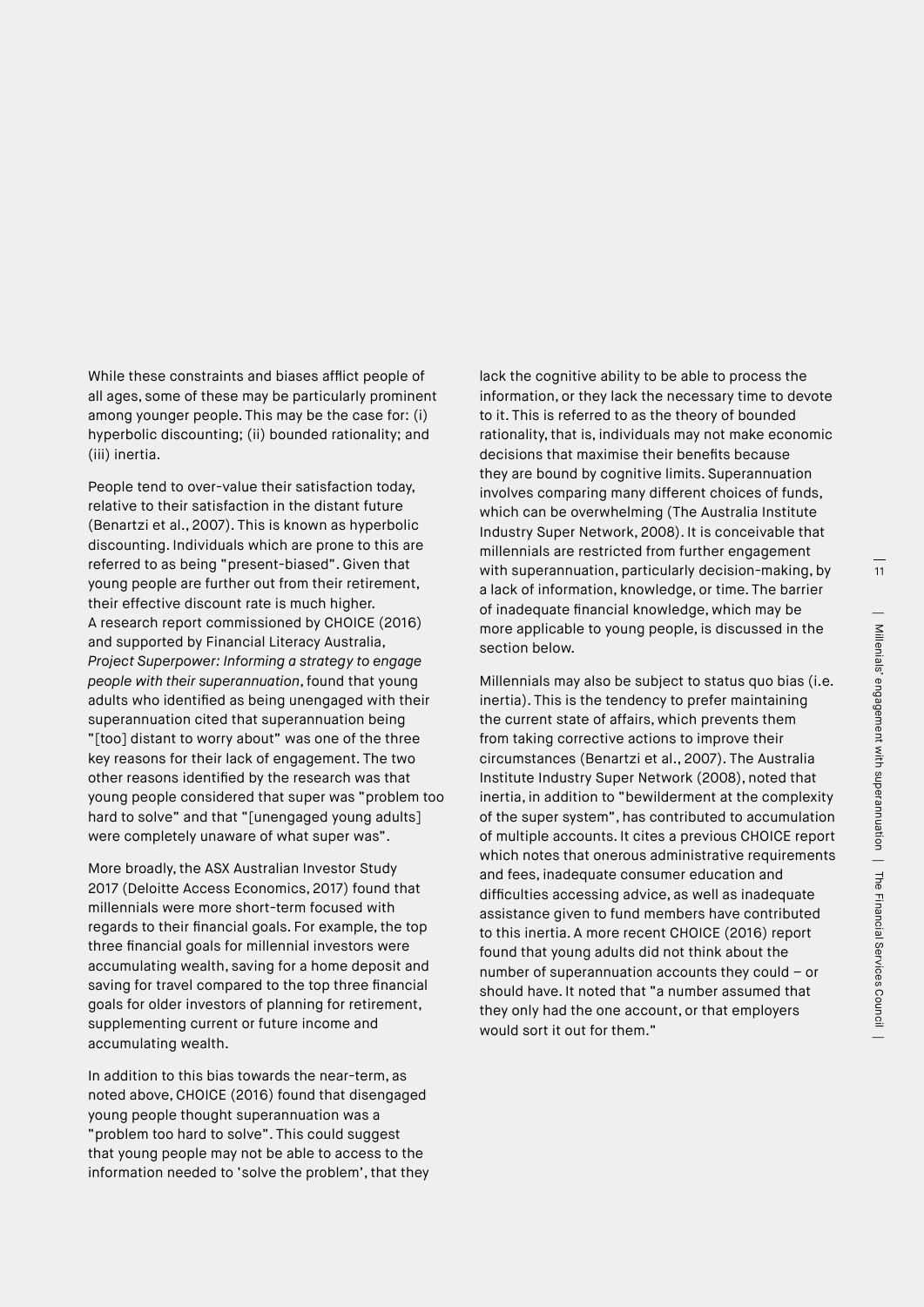#### Financial knowledge

The lack of understanding about superannuation – what it is and how it works – it likely to be a significant driver to millennials' disengagement. The Colmar Brunton (2014) research noted that Gen Y's engagement in superannuation is not a sign of disinterest, but is related to a lack of understanding and education in superannuation.

The Australian Securities and Investments Commission (ASIC, 2017a) defines financial literacy as a mixture of financial knowledge, skills, attitudes, and behaviours necessary to make sound financial decisions for individual well-being. Australia generally scores well on international measures of financial literacy, for example, an OECD study evaluating the financial literacy of 15 year olds from 15 countries found that Australia ranked fifth (ASIC, 2017b).4 Nonetheless, as noted by ASIC Deputy Chair Peter Kell, "while Australia performed well, there is still work to be done." In particular, millennials typically perform more poorly than the rest of the population on measures of financial literacy. The CIFR report (Ali et al., 2014) which found that more than half (55%) of the 18 to 24 year olds surveyed could not achieve more than a 'pass mark' (greater than 44%) on six basic questions on superannuation and three key financial literacy questions. One of the most difficult questions for these young people was accurately stating the age at which they could first access their superannuation. The ANZ Survey of Adult Financial Literacy of Australia (2015) also found that people aged between 25 and 34 had consistently lower scores on most aspects of financial literacy.

It is not straight-forward to define what constitutes an 'adequate understanding' or what counts as an individual being 'financially literate', but it may be reasonable to assume that individuals who report some 'difficulty understanding financial matters' do not feel they have an adequate understanding. ASIC (2016a) found that individuals under 35 years old were more likely to indicate they have difficulty understanding financial matters (24%) compared to those over 35 years old (13%).

More specifically, young people also generally have a poor knowledge of their retirement needs. The CIFR (Ali et al., 2014) report found that younger people did not know where to start when it came to effectively planning for retirement. With regards to reaching a level of comfort adequate for decision-making about superannuation, only 40% of young people surveyed by CIFR (Ali et al., 2014) felt that they could assess the pros and cons of a superannuation fund based on fund provided information. Additionally, only one out of three young people felt well informed about superannuation. The CHOICE (2016) report notes that a lack of knowledge about the basic features of the superannuation system is often the main barrier to engagement with superannuation.

#### Trust issues

The FSI (2014) noted that the superannuation system should be invested in the best interests of superannuation fund members. If members do not trust that this is the case, the superannuation system cannot function. That is, fund members will need to have confidence that the superannuation system acts in their long-term best interests. At the same time, fund members will need to trust that the superannuation system, and superannuation funds in particular, have the right accountability and transparency mechanisms in place.

Australians have traditionally placed a level of trust in the institutions and legislative frameworks that regulate the superannuation industry, however this has been undermined by: (i) a period of frequent changes to superannuation legislation; and (ii) a perceived lack of transparency among superannuation funds.

First, rules around superannuation are seen to have changed too much and too frequently, with more than 38% of 18-24 year old fund members of this view (Ali et al., 2014). Former-Treasurer Peter Costello (Sales, 2015) noted that the number of

<sup>4.</sup> Students from fifteen countries and economies participated in the assessment of financial literacy, including 10 OECD countries and economies (Australia, the Flemish community of Belgium, seven provinces of Canada, Chile, Italy, the Netherlands, Poland, the Slovak Republic, Spain, and the United States), and five partner countries and economies (Brazil, four provinces of China, Lithuania, Peru and the Russian Federation).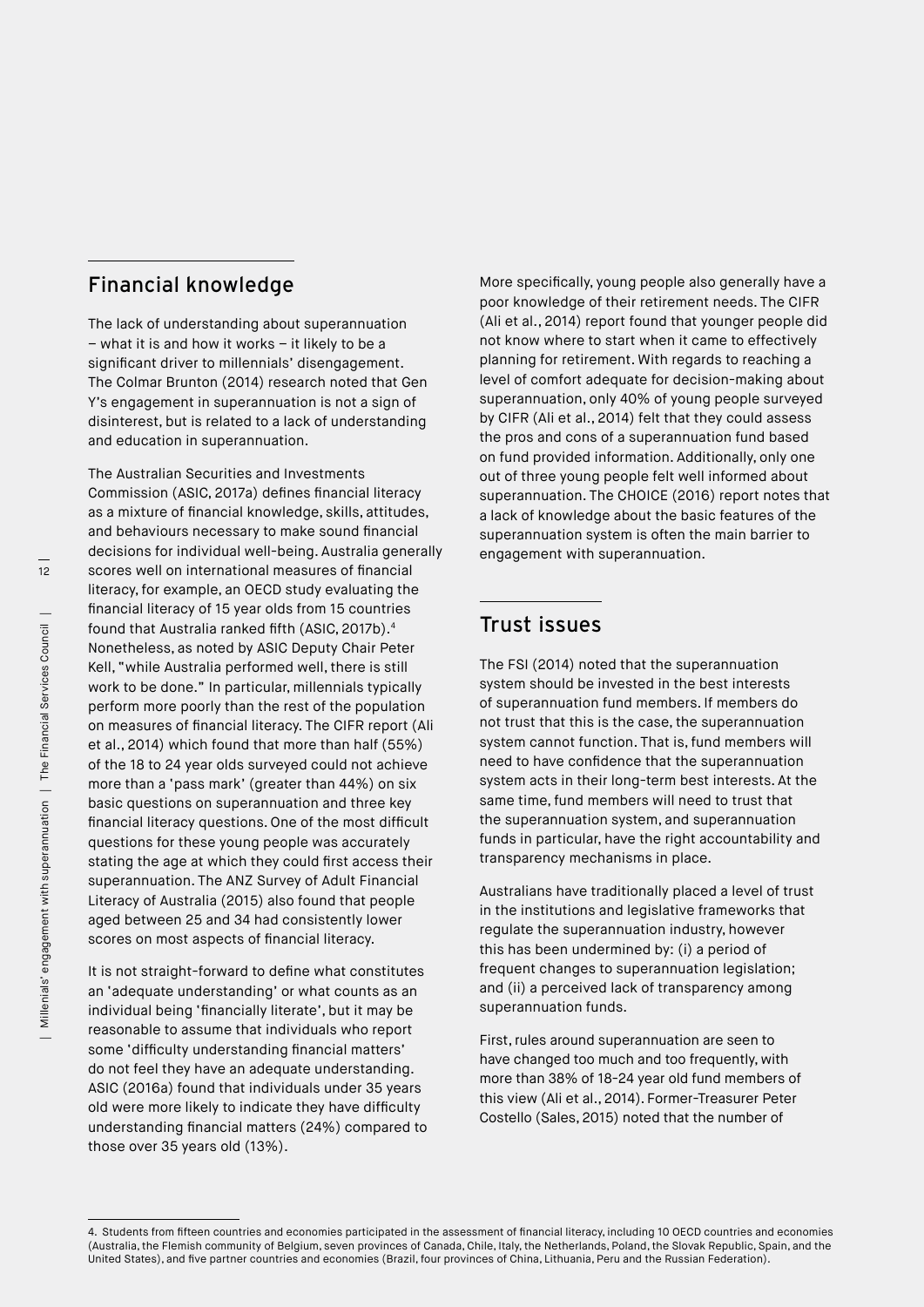changes made to superannuation rules have damaged people's confidence in the system. CHOICE (2016) noted a general perception among young adults that superannuation laws are always changing and that they felt unsure about the future of superannuation. In addition to this uncertainty, CHOICE found that both engaged and unengaged young adults considered that these changes were "seemingly for the worst" and saw it as the government as "trying to get at the money or reduce the benefits for the average Australian."

Second, young people consider superannuation funds to be "biased and self-serving – putting their own interests before the interest of their customers" (CHOICE, 2016). This perception is partly due to a perceived lack of transparency from superannuation funds, which is also "felt to be deliverable or due to a lack of interest in their customers." Specifically, the CIFR report (Ali et al., 2014) also found that over half (57%) of young adults felt that superannuation fund fees were not transparent enough.

Overall, less than a quarter (23%) of 18-24 year old fund members said that they "have trust in the superannuation industry" (Ali et al., 2014). Young people tend to be reticent and sceptical in dealing with their superannuation (CHOICE, 2016). This potentially makes it more difficult to encourage them to engage.

The superannuation industry has already begun to move in this direction of paper to digital, particularly as the Government's SuperStream reforms have forced superannuation funds to overhaul their back office systems. However, continued developments in technology suggest that there are further opportunities to satisfy young people's needs, that is, by making changes to their customerfacing systems. In particular, CHOICE (2016) found that young people want answers relating to their superannuation rather than more information. In effect, they are seeking personalised guidance about what to do. The industry already makes a lot of information available, but this is largely ignored. For example, the CIFR (Ali et al., 2014) report noted that an "overwhelming majority of booklets or guides often accompanying the [superannuation] statement are not read." In fact, only 14% of young adults reported that they read this material.

The existence of behavioural biases, relatively low financial literacy, and a lack of trust suggests that the quality of the communication between superannuation funds and their young members will need to be improved. At the same time, improvements to the method of communication between superannuation funds and their young members could also make them more receptive to these communications and reduce their reluctance to interact.

#### Inconvenience and personalisation

Millennials have been brought up in a digital environment where they are accustomed to accessing information and services online and on-demand, such as through mobile apps. In this context, paperbased forms are an anachronism. For example, Colmar Brunton (2014) found that very few Gen Y's recalled completing their superannuation form when they started their job, often the first contact with their superannuation fund. This was partly attributed to them being "disinterested in the paperwork".

13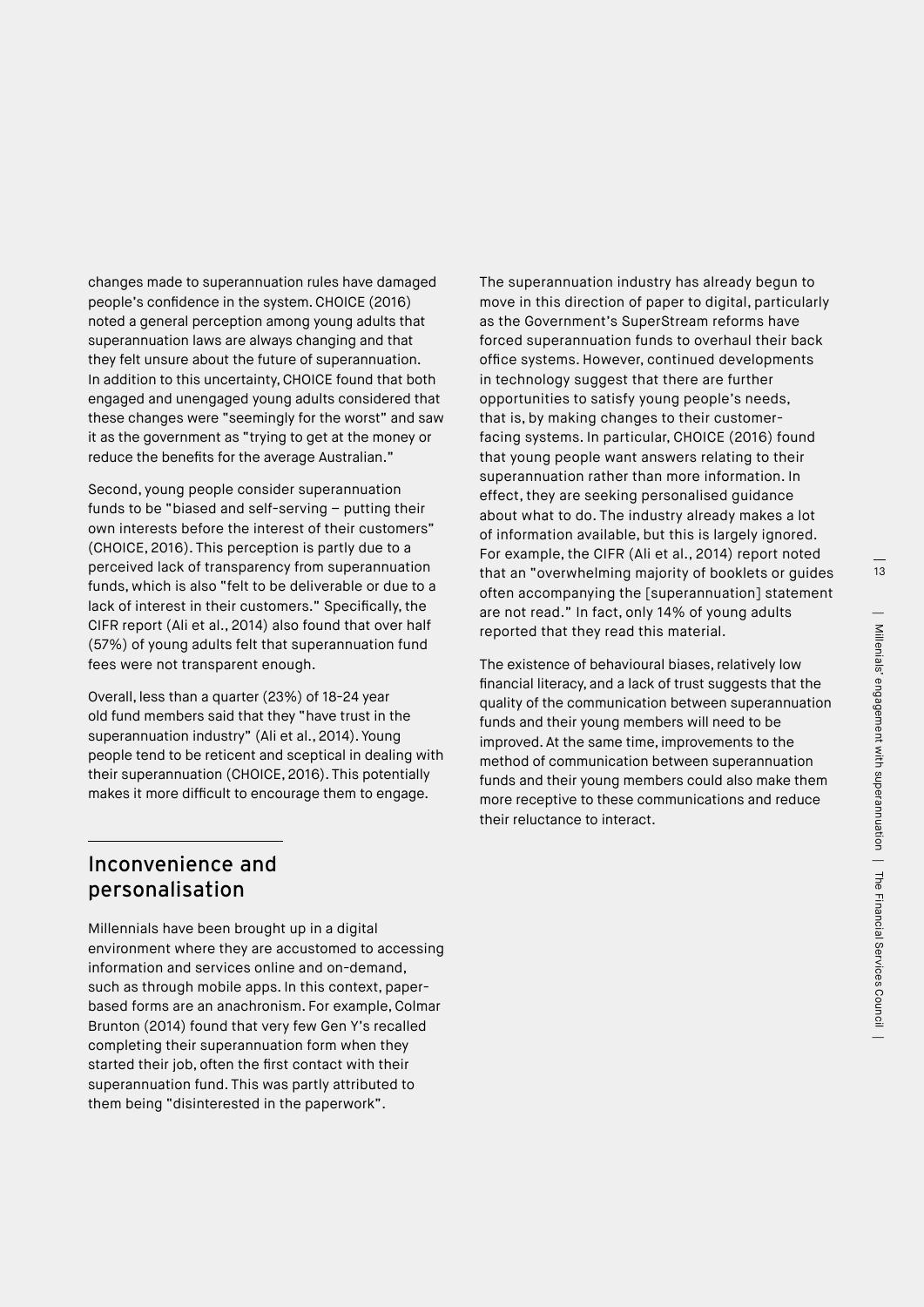## 03

### Better engagement delivers better outcomes for millennials and the economy

#### Key points

- More engaged millennials are better able to choose a superannuation fund suited to their personal circumstances.
- More active engagement by millennials would reduce the number of duplicate accounts, which could mean lower overall fees and higher retirement incomes for them.
- Better prepared millennials will be less likely to need to access Government support in retirement.

Millennials' disengagement with their superannuation can produce poor outcomes for millennials themselves, and have implications for the draw on the public purse. Australia's current retirement income system consists of three pillars:

- 1. the superannuation guarantee, i.e. compulsory employer contributions;
- 2. voluntary private savings, including voluntary superannuation contributions made by individual fund members; and
- 3. the Age Pension which is funded by current taxpayers.

Improved engagement can lead to a more efficient superannuation system (Pillars 1 and 2), which will in turn reduce the imposition on Pillar 3.

In recent times, there has been an emphasis on ensuring that the superannuation system is competitive and efficient. The Productivity Commission (2016) noted that a competitive and efficient system "is more likely to be fair, adequate and sustainable than one that is not … For example, an efficient system will generate higher net investment returns overtime and therefore deliver higher retirement incomes and decrease dependence on the Age Pension."

Millennials not making the right decisions for themselves about their superannuation could be faced with lower levels of income in retirement. The decisions about the choice of fund and the fees they are willing to pay, the selection of investment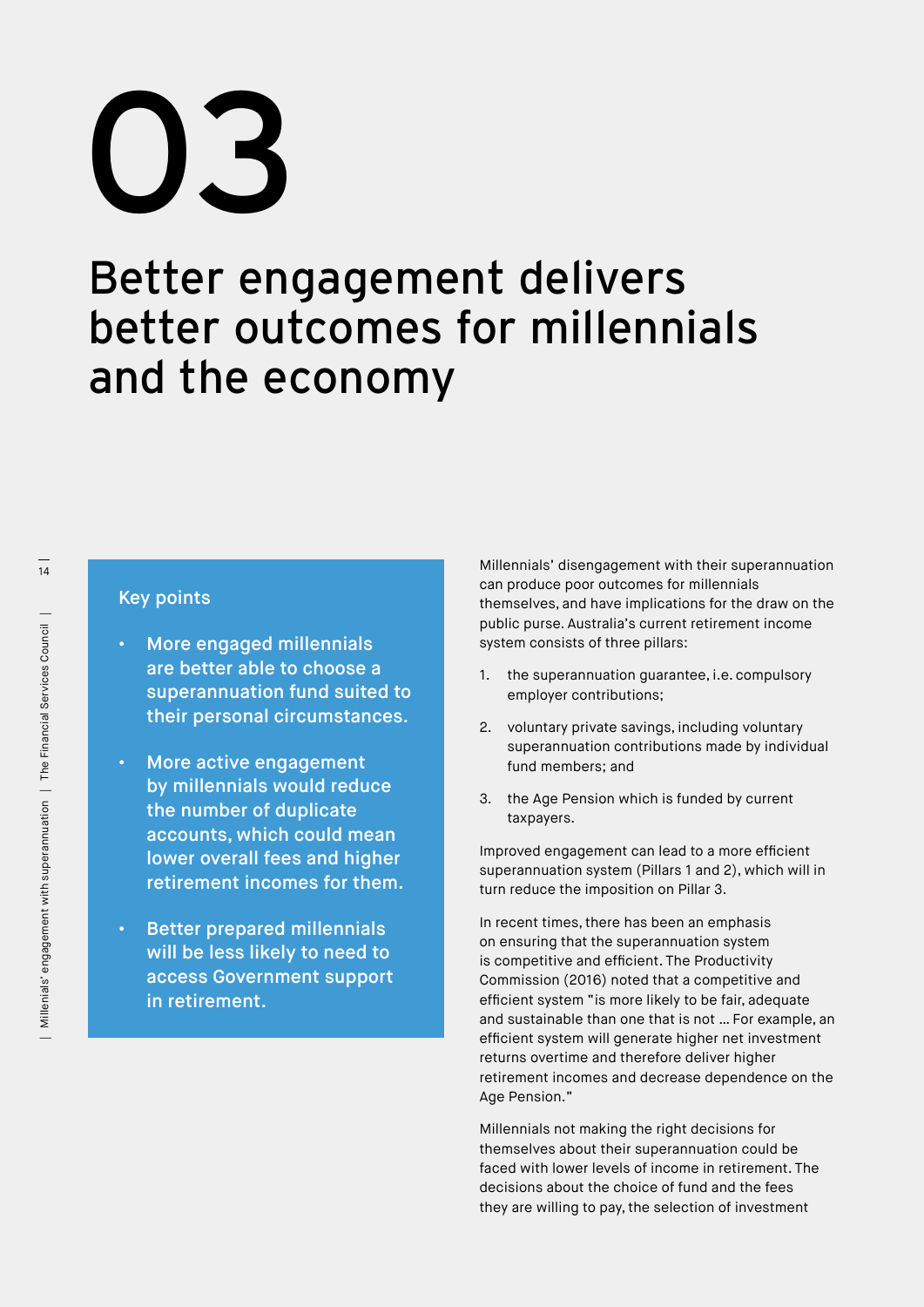options and the risk they are willing to assume, as well as management of duplicate accounts, will have a bearing on their retirement balances. While it may not be reasonable to expect that all young people will end up actively managing all their investment choices, deferring to the default option may mean that the choice of fund and allocation of assets are less than optimal for their individual circumstances.

The Productivity Commission (2017) draft report on Superannuation: Alternative Default Models recognises the implications of these inefficiencies, and identifies the need for default superannuation arrangements that:

- guide members to products that seek to maximise long-term net returns; and
- allocates people to a default product only once, rather than creating multiple accounts.

Millennials' disengagement with their superannuation is partly reflected in the fact that they tend to hold multiple superannuation accounts, often unaware, and mainly because they simply select the default fund when they start a new job. The Deloitte (2017) Millennial Survey found that 38% of millennials globally would leave their jobs within two years, if given the choice, implying they did not feel as much loyalty to their employers. Considering millennials may change jobs more frequently, they may also be more likely to hold multiple superannuation accounts. According to research by the Association of Superannuation Funds Australia (AFSA, 2017), more than 30% of young people aged under 29 years have more than one superannuation account, and 10% have three or more superannuation accounts.

The Productivity Commission (2017) noted that multiple accounts are problematic among younger members, where it is less likely to be a deliberate outcome. As a result, millennials that are unaware of their multiple superannuation accounts may be unnecessarily paying more than one set of fees (CHOICE, 2016).

At the same time, default insurance products is bundled with superannuation. Default insurance within superannuation is the result of the Stronger Super reforms implemented from 1 July 2013. The Superannuation Industry (Supervision) Act 1993 (SIS Act) prescribes that superannuation trustees must provide a default level of term life and total permanent disability insurance to members on an opt-out basis subject to reasonable conditions (e.g. "…the cost of this insurance does not inappropriately erode the retirement incomes of beneficiaries"). Individuals that are unaware that they hold multiple superannuation accounts are also less likely to have opted out of their default insurance products. This could result from

people being provided with insurance they do not need, while paying fees for it.

An individual unnecessarily holding multiple superannuation accounts and insurance will be paying additional fees. In addition, a lack of awareness of superannuation may have also contributed to more lost superannuation accounts. At 30 June 2016, there were a total of over 5.7 million lost and ATO-held accounts with a total value of just over \$14 billion (ATO, 2016).

The 2014 Financial System Inquiry (FSI) noted, based on Treasury modelling, that addressing account proliferation and reducing the extent of workers paying fees and insurance in multiple accounts or losing superannuation accounts could increase superannuation balances at retirement by around \$25,000 and retirement incomes by up to \$1,600 per year.

Furthermore, it may be reasonable to assume that individuals that are less engaged with their superannuation and retirement planning are also less likely to be making voluntary contributions to their superannuation. However, the superannuation guarantee contribution alone may not be adequate to fund an individuals' lifestyle preferences in retirement. It is also not clear that young people are significantly increasing their private savings outside of the superannuation system. And while young people are less interested in retirement planning, they are also more ambitious about the age they want to retire  $-$  "more than one in four young Australians think they will retire before 60, compared to just 15% of 30-49 year olds" (NAB, 2017). As such, there is a broader issue of the importance of individuals being more active in their retirement planning. Planning early can be the difference between a modest and comfortable retirement, as well as being able to retire when they want.

Failing to address the issue of engagement could mean that the superannuation system will not able to meet an individuals' retirement incomes needs, and shift part of the burden to the Government through greater use of the Age Pension. This will have implications for the taxpayer burden over time.

15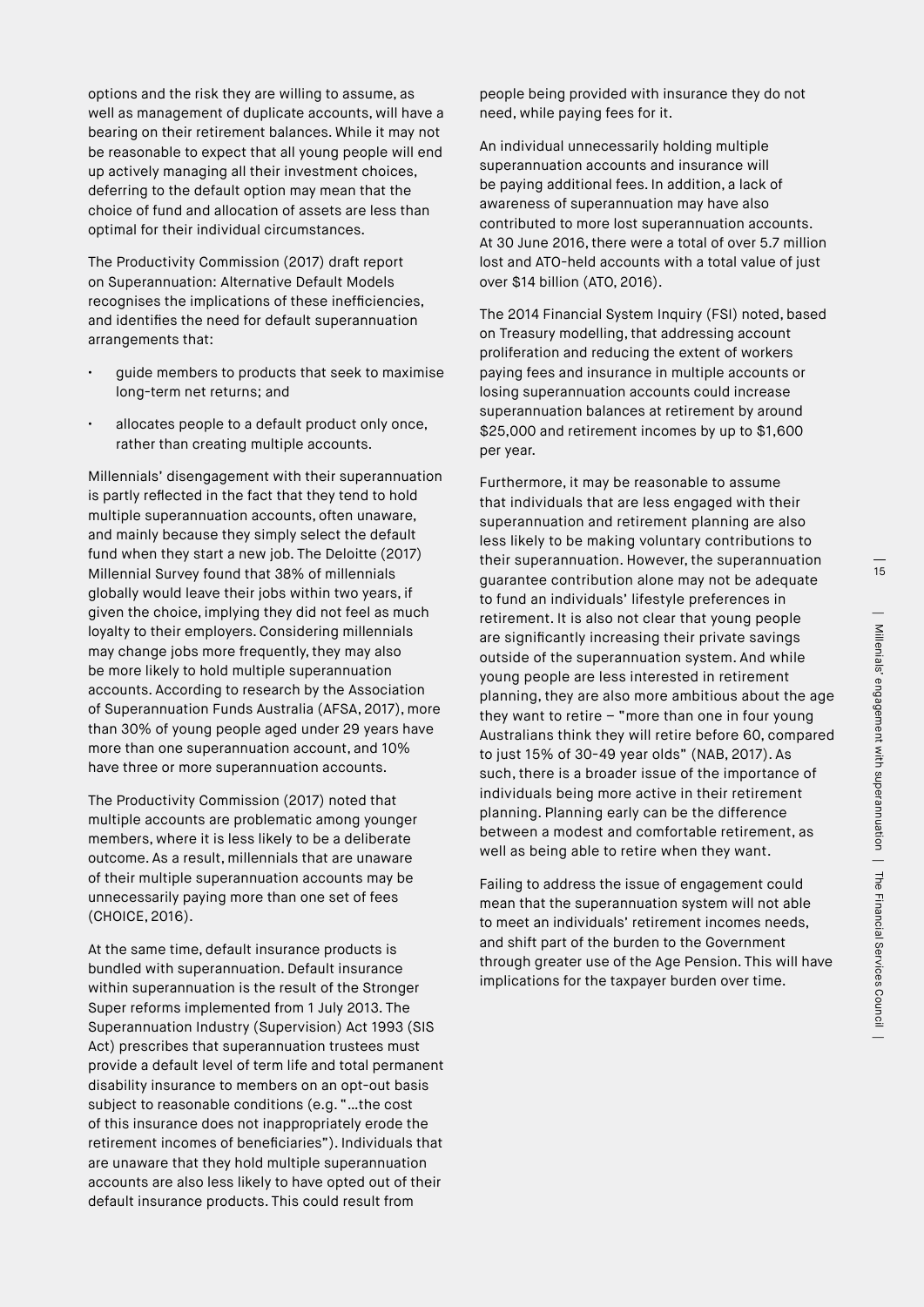## 04

Increasing engagement – superannuation should be tangible, demystified, transparent, and better aligned with millennials' values

To improve millennials' engagement with their superannuation, the superannuation industry should:

- Make superannuation tangible for millennials, such as by tailoring its communications to make sure it resonates and consider how immediate rewards can be introduced to encourage behaviour with typically longterm outcomes;
- Help inform and advise millennials, including through financial literacy initiatives and improving access to financial advice;
- Be transparent and easy to deal with, such as by making use of technology to enable millennials to interact in ways they prefer;
- Appeal to what's important to millennials, including by making it easier for them take into account their environmental, social and ethical values in decision-making.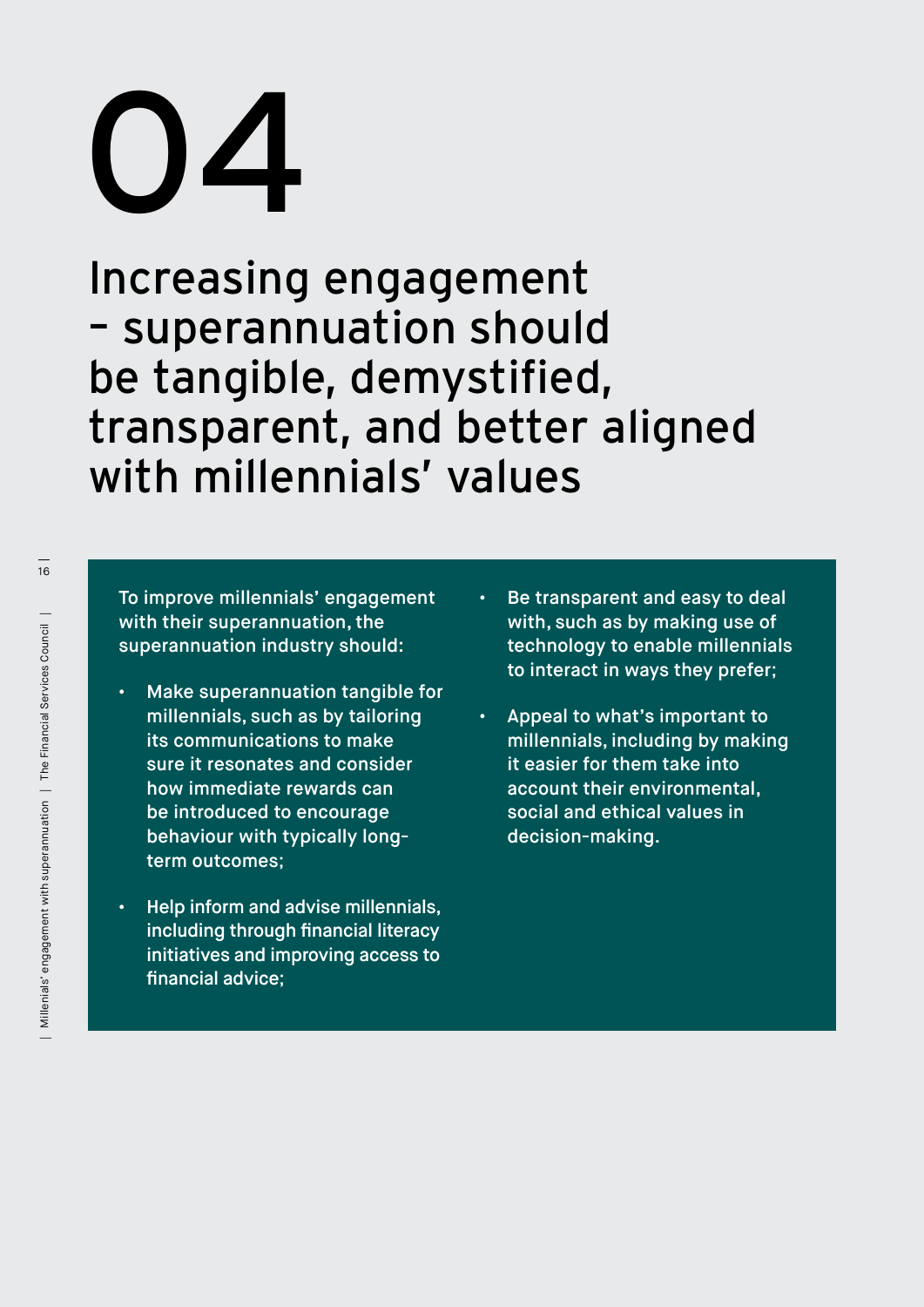Clearly millennials are disengaged with their superannuation. To improve their engagement will mean addressing their behavioural biases, improving financial literacy, restoring trust, and improving convenience and personalisation. Mercer's 2020 Super Fund Executive Report (Mercer, 2017) noted that 39% of superannuation funds rated 'improving member engagement and service' as their top business and strategic priority.

#### Make superannuation tangible for millennials

CHOICE (2016) noted that there is need to reframe the superannuation system in terms that young people may understand – "make it tangible". The superannuation industry should communicate with messaging that resonates with millennials:

- **• Framing messages in ways that connects with millennials' current needs and wants:** Millennials see retirement as a distant event and discount its significance. In addition, superannuation advertising which is typically targeted at older people entrenches this view. It will be important to empathise with millennials by putting messages in terms that matter to them. For example, "Having more than one super account means you could be losing thousands to the super companies (that's equivalent to your yearly Netflix & Spotify subscriptions combined, or a trip to Bali)."
- **• Not assuming a level of knowledge that people do not have:** Millennials already consider superannuation a complex issue. This does not mean that the communications should be oversimplified and patronising. Instead, it is about taking the time to explain basic concepts and avoiding the use of industry jargon. Mercer's 2020 Super Fund Executive Report (Mercer, 2017) states that the industry "needs to educate young people about the full power of lifelong compounding – and the supercharging benefits of additional contributions – to significantly enhance their financial futures".

**• Better highlight the cost of doing nothing:** Inertia means that the hurdle for getting millennials to engage is higher. Colmar Brunton (2014) noted that targeted messaging to young people should highlight the contrasting realities of retirement for those who have planned, versus those who have not. Choice (2016) also recommends providing information that allows young people to benchmark themselves against others in similar circumstances. There are examples of industry providing these benchmarks. For example, some financial advisers have featured promotional articles of 'young property millionaires' who own various properties and their tips for other young people (Benchmark Private Wealth, 2017).

Ensuring that messages are tailored is an important step to helping millennials better understand the consequences of their decisions. Taking this a step further, providing millennials with the experiences that reinforce these messages may have an even more powerful effect in encouraging the right behaviour.

For example, millennials who are present-biased will have a greater preference for immediate payoffs. One way to address this bias would be to incentivise behaviours that typically have long term consequences (e.g. putting money away for the future) by linking them to immediate outcomes. Gamification offers some examples of how this has been done. Gamification is "the application of game design and game mechanics to real world contexts" (Moroku, 2017c). The in-development Moroku Smart Saver platform is an app designed to provide 'challenges' to encourage young people to save money (see Case Study: Moroku). The successful completion of these challenges would allow users to earn points which could be traded for immediate and tangible rewards, such as gift vouchers.

Users are incentivised to take action now because they see an immediate reward. Superannuation fund providers could seek to embed the concept of 'challenges and rewards' in their products to encourage users to undertake activities such as check their superannuation account balance, read their superannuation statements, and take online learning modules on the basics of superannuation.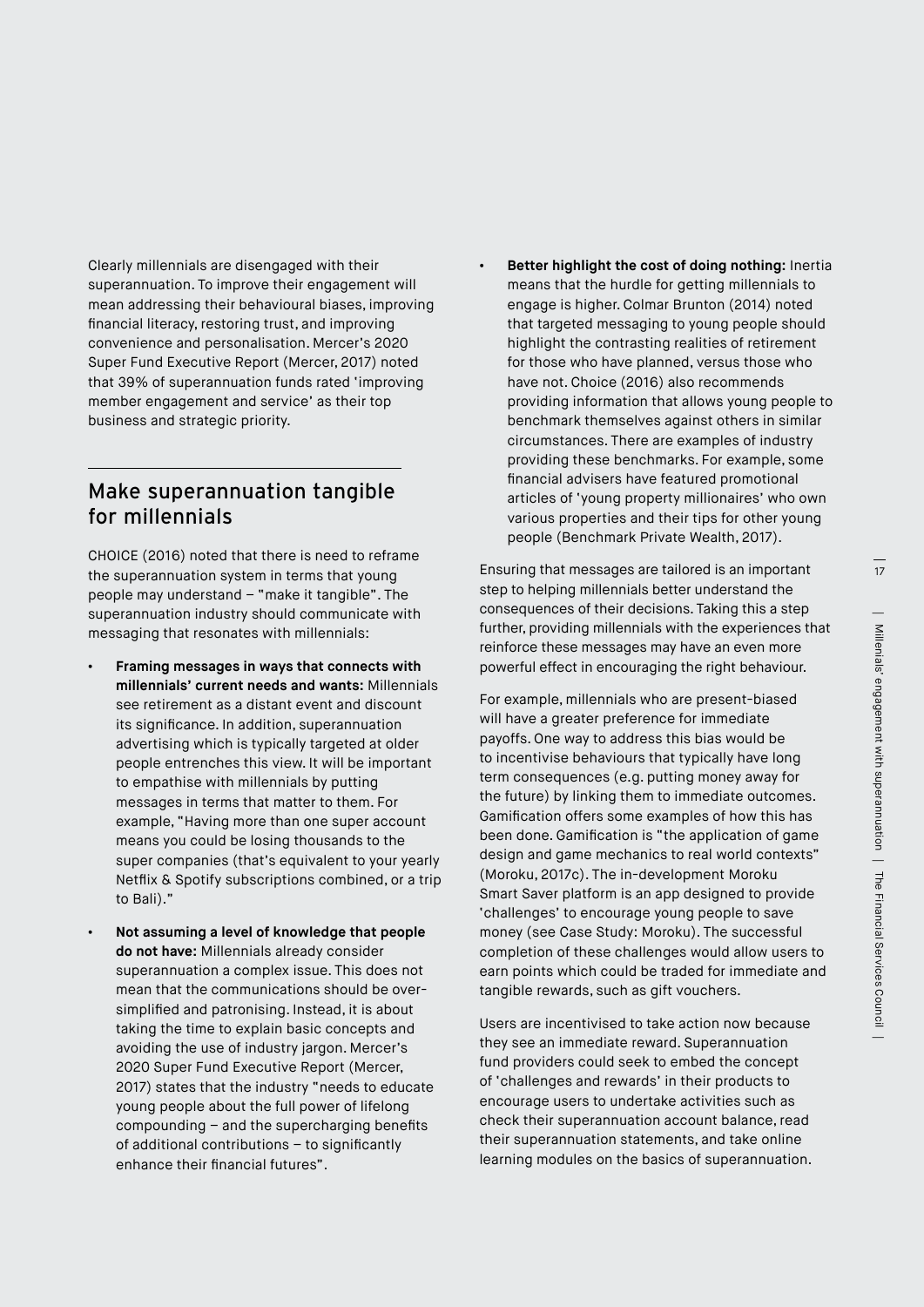#### Case study – Moroku

#### <http://www.moroku.com/>

Moroku is a mobile banking and payments company that aims to help people with their finances by creating engaging mobile experiences by gamifying consumer interactions (Moroku, 2017a).

Moroku CEO Colin Weir's philosophy is simple: banking is boring, so let's make it fun.

According to its website, Moroku's GameSystem is the only purpose built gamification platform for Financial Services (Moroku, 2017b).

Gamification is the application of game design and game mechanics to real world contexts (Moroku, 2017c). It aims to educate, engage, motivate and modify behaviour by providing a fun, engaging and rewarding experience.

Gamification leverages the motivations and desires in people for community, feedback, achievement and reward (Bunchball, 2017). Moroku utilises gamification to educate customers on the need for and use of complex products, while helping organisations to engage them on an ongoing basis (Moroku, 2017c). They "reward, recognise and motivate" people to do the right things with their money to help them succeed (Moroku, 2017d).

Moroku sees gamification as a way to address the present bias that individuals have which sees them discounting future returns in favour of immediate rewards. Their apps are designed to provide present rewards for completing future-related goals.

"People have an inherent need for social connection, and as life has become more digitised with social media, social success has become more important than individual success," says Mr. Weir, adding that gamification puts people in a social environment and allows them to compare their success with others.

Moroku's apps also cater to millennials, who have grown up in an era of a high level of connectedness, where they are used to receiving instant feedback and recognition, according to Colin Weir. Moroku's Smart Saver platform, while still being under development, has been tested in Sydney universities. Its aim is to provide challenges to help young people find where they can save money on various things such as eating out, drinking and utilities. It allows people to earn points as they complete challenges, resulting in current tangible rewards, such as Netflix and Amazon vouchers. Through this, Moroku aims to help young people to plan for future visions such as purchasing a car or house.

Another of Moroku's offerings is Chore Scout, a mobile app which is aimed at children. It allows parents and their children to interact around money, savings and allowances (Moroku, 2016). It allows children to decide how much of their allowance should be spent or saved and perform chores for an allowance, while parents track chore completion and pay allowances. It creates opportunities for parents and children to communicate about money, fitting in with the need for community interactions.

References:

• Bunchball (2017) What is Gamification? Available at: http://www.bunchball.com/gamification

• Moroku (2017b). Gamesystem. Available at: http://moroku.com/moroku-gamesystem/

<sup>•</sup> Moroku (2016). Chore Scout. Available at: http://chorescout.com/

<sup>•</sup> Moroku (2017a). About us. Available at: http://moroku.com/about-us/

<sup>•</sup> Moroku (2017c). Gamification. Available at: http://moroku.com/gamification/

<sup>•</sup> Moroku (2017d). What We Do. Available at: http://moroku.com/contact-us/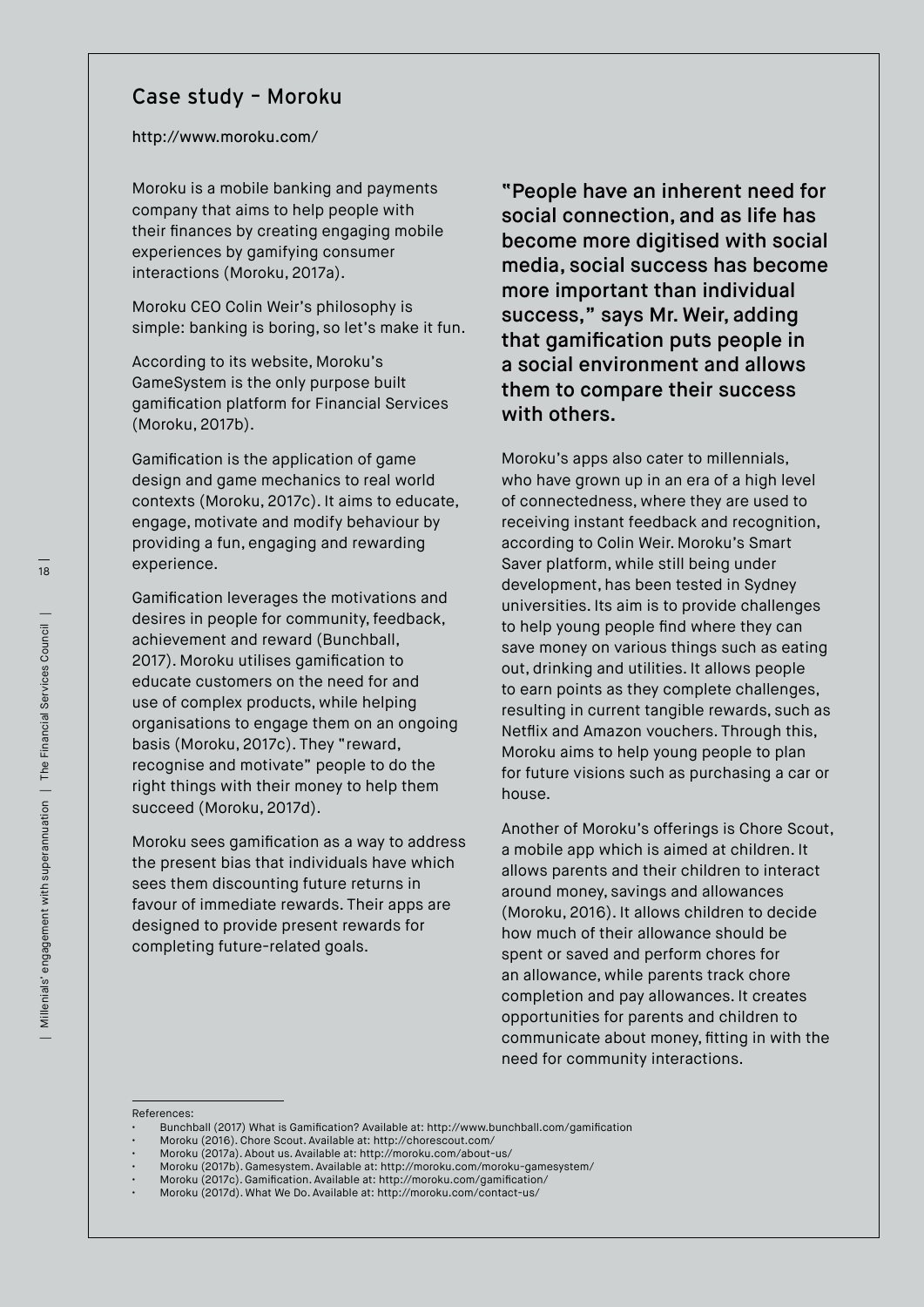#### Help millennials be informed and advised

Lifting financial literacy has been long been a part of the Government policy agenda. Since 2008, the Australian Securities and Investments Commission (ASIC) has had responsibility for financial literacy. ASIC leads the National Financial Literacy Strategy (NFLS), and as part of this they have managed the MoneySmart website since 2011. The website provides free, independent financial guidance to all Australians. There is evidence of it being used in schools. In 2016, more than 50% of all Australian schools had engaged with some aspect of ASIC's MoneySmart Teaching program (ASIC, 2016b). Financial literacy is also included in the school curriculum.

Nonetheless, there seems to be a case to further improve the financial education specifically around superannuation – only one out of three young people felt well informed about superannuation (Ali et al., 2014). To do so, will require educational material about superannuation to be better targeted at millennials, as well as use of communications channels that are more appropriate for the audience. As noted above, young people want answers rather than more information. CHOICE (2016) recommends making available simple profiling questionnaires to help provide young adults with more personalised guidance and tailored information about their superannuation.

At the same time, there could be a case to improve access to other avenues of information, such as professional financial advisors. However, the industry needs to change in order to appeal to this younger clientele. There are already some examples of advisers turning their attention to this younger cohort (see 'Wealth Enhancers'). In addition, recent developments in digital wealth advisory (i.e. robo advice) could provide further options for millennials to access financial advice at a lower cost and greater convenience. Young people are more likely to use robo advice than older people. For example, 15% of investors aged 18-24 and 24% of investors aged 25-34 would use robo advice (Deloitte Access Economics, 2017). The willingness of investors to use robo advice is only 10% for those aged between 35 and 44, and declines further with older age cohorts.

In addition to improving financial knowledge, an individuals' confidence in managing their financial matters can also be boosted by accumulating practical experience. However, young people may feel that they are unable to participate in investing because of a lack of funds (Deloitte Access Economics, 2017). Acorns Australia lowers the barriers to investing by allowing individuals to invest with their spare change (see Acorns Australia).

This helping them to save and invest, as well as be more active participants in their financial affairs.

However, choice of fund and asset allocation decisions are complex, even for the well-informed. It is not simply about selecting a fund or asset based on its historical performance, but also about taking into account the broader economic environment and the individuals' circumstances. It is also important to acknowledge that there is a limit to how well-informed the average individual can be expected to be.

#### Example – Acorns Australia

#### https://acornsau.com.au/

Acorns Australia enables investors to put their 'spare change' to use. Acorns is an app that is especially popular with millennials.

The app allows users to round up their daily purchases and automatically invest the change into a diversified portfolio of index funds.

By doing this, Acorns Australia is encouraging millennials to make small investments that will build their savings.

#### Example – Wealth Enhancers

#### http://wealthenhancers.community/

Wealth Enhancers Pty Ltd, is a financial advisory firm that focuses on younger investors. They claim to be Australia's most experienced Gen Y financial advisory firm.

They recognise that for these younger clients, getting value is the most important thing. They engage with Gen Y by tailoring their messaging and language to how young people are used to communicating – their advisers are termed as 'Gladiators' and 'Financial Coaches'.

Wealth Enhancers aims to empower young people and make them feel like their interests are front and centre.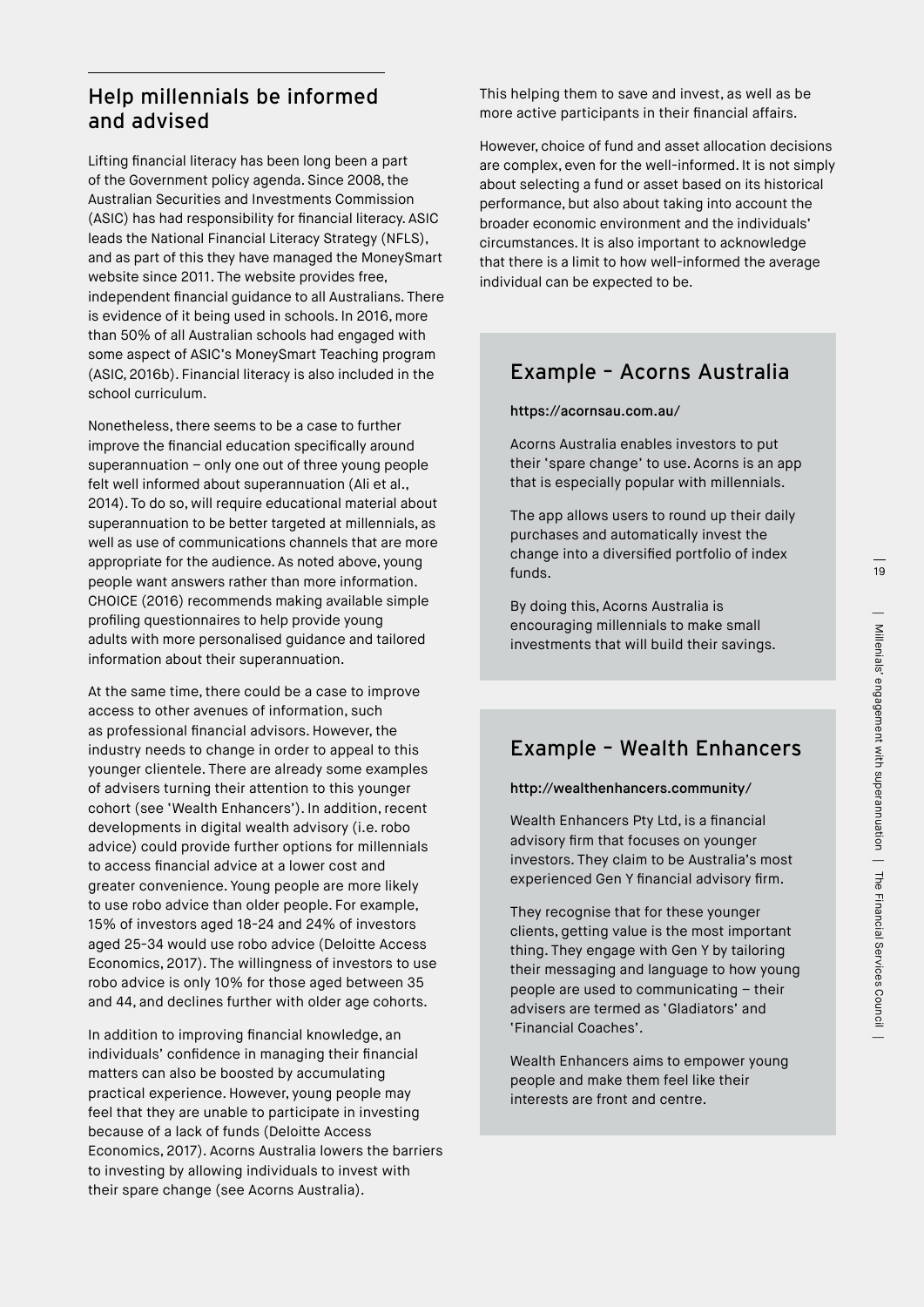#### Be transparent and easy to deal with

Millennials are more likely to engage with a superannuation industry that they have trust in.

The continuing changes to superannuation are making members feel increasingly uncertain about their benefits. This may be even more daunting for younger members that are already relatively less knowledgeable about superannuation. The superannuation industry should consider how it can help provide further transparency around these changes.

However, it is not enough to simply make the information available to millennials. As noted above, this information needs to be readily accessible. Technology can assist by making this information more accessible and in a scalable way. Millennials have been brought up in the digital age where they are used to convenience at their fingertips with the multitude of devices available. They expect the same convenient access to information about their superannuation funds.

The platform being developed by soon-to-launch superannuation fund, Zuper, demonstrates how superannuation providers can cater to this preference (see Case Study: Zuper). The upcoming Zuper app is expected to provide users with visibility and control over their superannuation on their mobile phone, including access to real-time balance information, deposit alerts and the ability change their asset allocation. A cornerstone of Zuper's app will be their chatbot, Zena, which will enable users to engage in superannuation matters through interaction with a chat interface. Zuper's investment into this digital experience reflects an understanding that millennials "benchmark [their superannuation service] experience with Uber" rather than against other superannuation funds.

CHOICE (2016) notes that it is important to make superannuation easy, including by providing access to superannuation in the places that they normally go to for dealing with their finances. For example, centralising access through ATO's etax software, the myGov portal, and through online banking applications. The behavioural bias, inertia, is compounded by the perceived costs of taking action, such as onerous administrative requirements.

The Chief Executive of Kinetic Super, Katherine Kaspar, sees technology as a key enabler of trust to achieve greater member engagement (Goh, 2017):

"Technology is going to continue to be a way in which we engage with Millennials and we need to be delivering features and products that allow us to connect early with our Millennials to understand their needs and enable us to be able to help them make those decisions"

Kaspar also notes that trust will be generated by "being reliable, adding value to their day-to-day interaction." She also noted that in order to add value, they had to provide more personalised services, and this can technology can enable this.

An example of a strong digital presence resonating with millennials can be seen in the Commonwealth Bank's Essential Super product, which reportedly experienced a 37% increase in members through its digital channel in 2015-16, of which, 89% of these new members were aged between 18 and 34 years old (Commonwealth Bank 2016).

Greater transparency is important to generating trust, but information needs to be delivered in a way which is personalised, and technology can facilitate this. It may not be realistic to expect that millennials will feel completely comfortable with the complexity, constant changes and details of regulation in this space, but the goal should be to ensure that young people are not suspicious about their superannuation.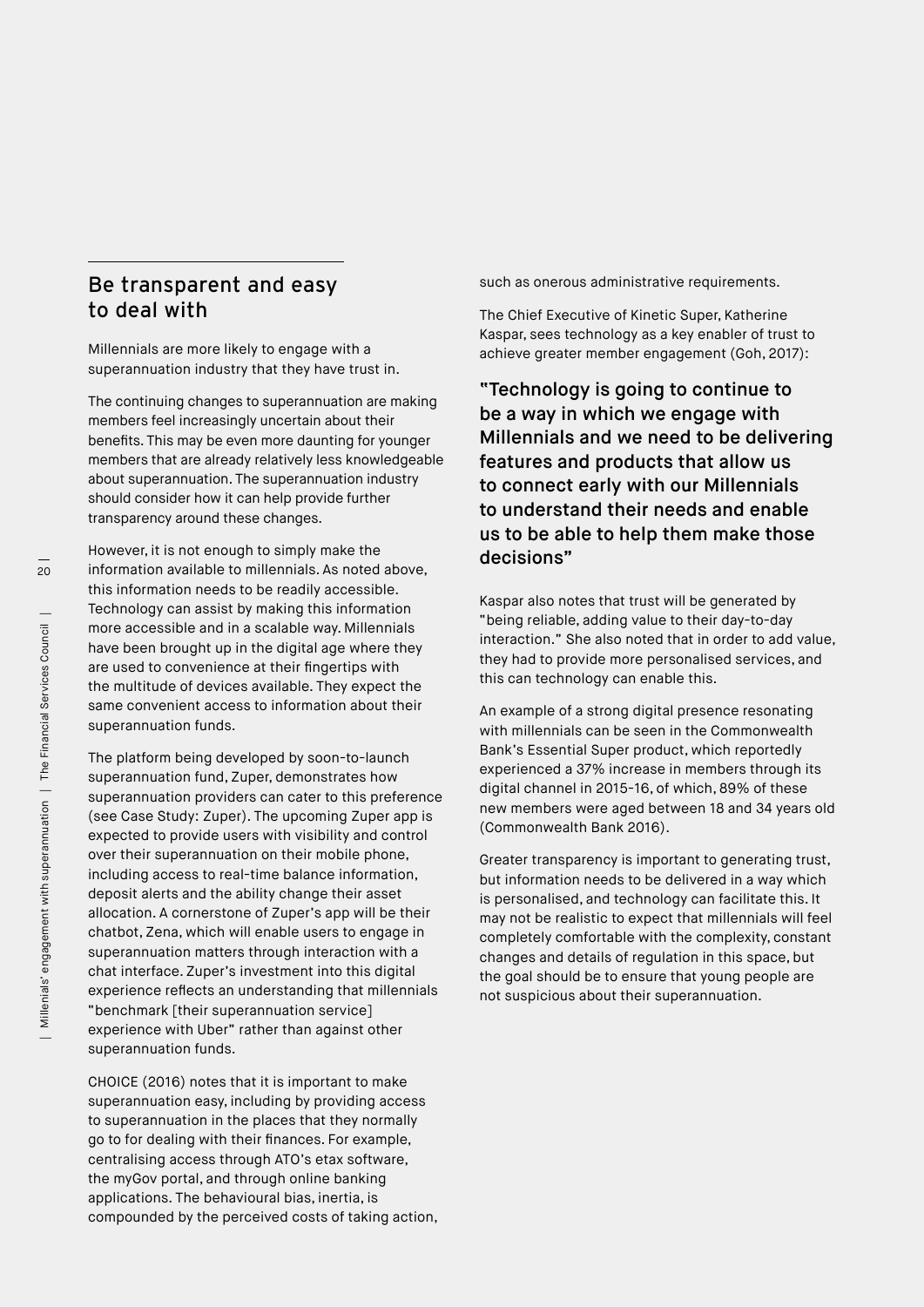#### Case study – Zuper

<http://www.zuper.com.au/>

It's well known that superannuation companies are missing opportunities to connect with millennials.

Some point to lower levels of financial literacy among younger members while others says it's hard to get people to think about outcomes that are 40 or 45 years in the future.

For Jon Holloway, the co-founder of newly launched superannuation fund Zuper, the answer is far simpler: "Their setup and language is complex, while their marketing is not quite up to the mark, adding to the apathy of members."

He points out that the majority of superannuation companies were started before the digital era, and have not embraced the new ways of communication that millennials are used to.

While millennials are used to interacting with digital platforms, such as Uber and Airbnb, superannuation companies are still not taking advantage of digital platforms.

Zuper is a superannuation fund that allows its members to align their investment choices with their life choices (Goh, 2017). It utilises technology to give Australians visibility and control over their long-term wealth with a mobile experience, real-time balance, deposit alerts and the ability to invest in what matters to them (Goh, 2017). The app is expected to launch later this year.

Zuper believes that it is important to address the present bias that people exhibit in spending today versus saving for tomorrow. To do this, it is vital to get people "emotionally connected and thinking about the future",

explains Mr. Holloway. The way people are wired these days, requires superannuation companies to make people first understand the product before they think about the future.

Mr. Holloway says that millennials acquire wealth in different ways, where the focus is no longer on traditional things, like buying a house, making superannuation savings even more important. For millennials, "it's not an age thing, but a mindset thing" when it comes to interacting with financial services and superannuation, it is first about engaging their interests.

The Zuper platform addresses these issues in a number of ways. Zuper shows people where their money is going today, and how it is impacting the world; whether it be investing in renewable energy or other investments in line with their passions, according to Mr. Holloway. The app addresses the present bias by showing customers what their income will be postretirement, in real time, and then providing nudges to encourage people to save money today. It provides an interface that is "super easy and intuitive to manage" with "simple app interfaces and visual data to behavioural and artificial intelligence" (Zuper, 2017a).

Millennials don't compare their superannuation service experience with other superannuation funds, they benchmark it against their experience with Uber, says Mr. Holloway. A cornerstone of the app is the chatbot Zena, which can have conversations with customers about general education, and provide easy to understand answers to help people plan for today and tomorrow (Zuper, 2017b). Zena reflects how young people like to interact (in chat), and can handle about 80% of the questions that people will ask it before needing to defer to a human, notes Mr. Holloway.

References:

<sup>•</sup> Goh, J. (2017). New super fund to align with life choices, SuperReview. Available at: http://www.superreview.com.au/news/ superannuation/new-super-fund-align-life-choices

<sup>•</sup> Zuper (2017a) Zuper. Available at: http://www.zuper.com.au/

<sup>•</sup> Zuper (2017b). The Zuper Manifesto. Available at: http://www.zuper.com.au/manifesto/#section-4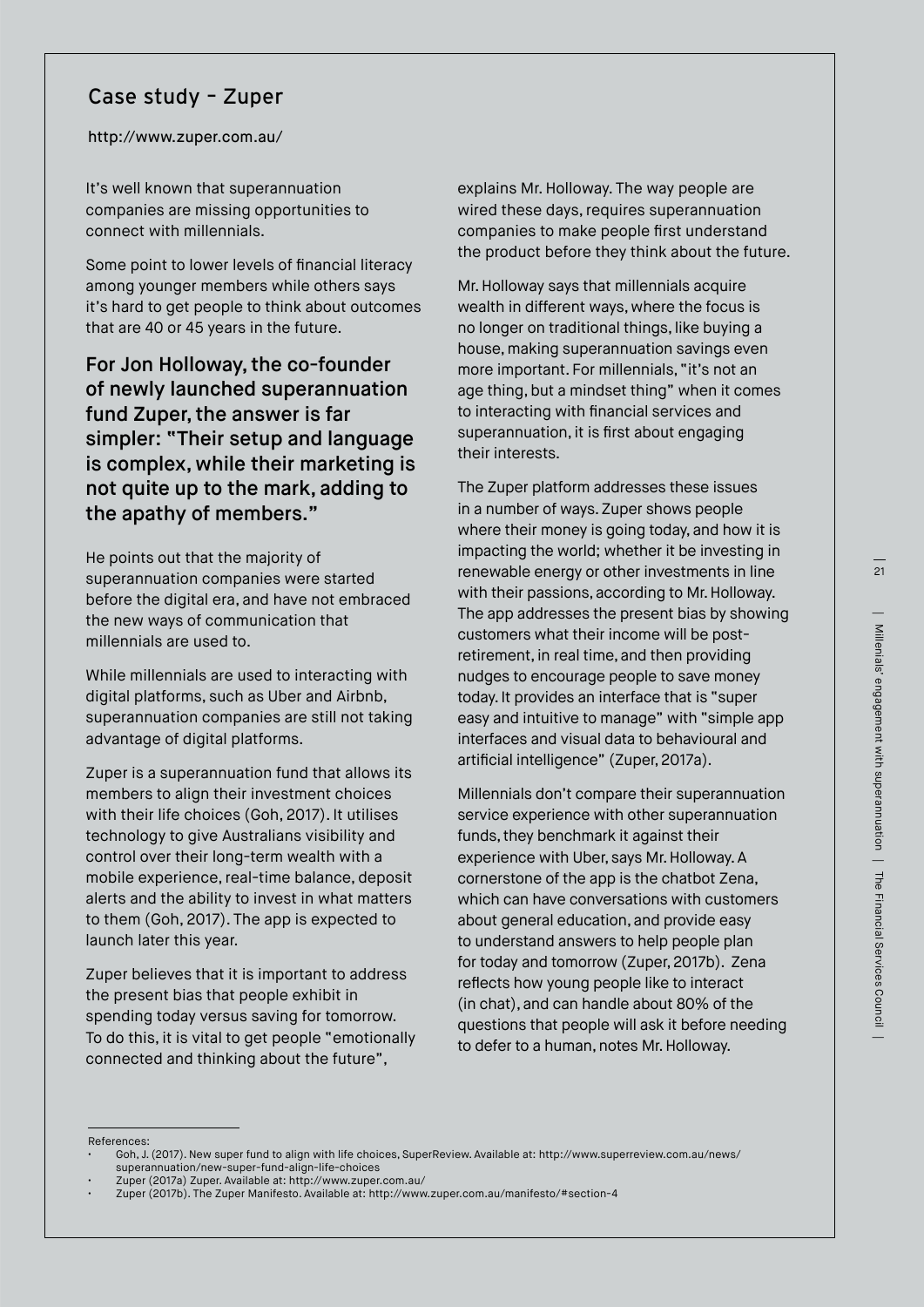#### Appeal to what's important to millennials

The Deloitte (2017) millennials' survey found nearly three-fifths (59%) of millennials felt a fair amount of accountability for protecting the environment. This group also believed that they had an accountability for some of the world's biggest challenges (Deloitte, 2017).

The superannuation industry has begun to better understand what is important to younger people. Appealing to what they feel is important, and at the same time, what they are interested in, could help foster a willingness to engage.

For example, millennials are 'digital natives' in that they have grown up with digital technologies. This shapes how they view the world and interact with various aspects of their lives. They are more interested in, and knowledgeable of the latest offerings of major technology companies such as Apple and Amazon. The Spaceship superannuation fund is an example of the industry appealing to the interests of this digitally inclined group (see Example: Spaceship).

The attempt to appeal to people's interests extends beyond technology. Superannuation funds like Cruelty Free Super are an example of the industry tapping into an individual's preference for ethical investing (see Example: Cruelty Free Super).

More broadly, beyond offering superannuation funds with specific investment mandates, there is a lesson for superannuation service providers to better help millennials "express what they think is important" (see Case Study: Goodments). Goodments is a soonto-launch investment app that seeks to help investors select shares based on their environmental, social and ethical values. Goodments believes that young investors are more likely to engage because they are interested in more than just financial returns, which is often the focus of investment decision-making.

However, while efforts to appeal to the interests of millennials should be encouraged as a means to getting them more engaged, any decision by individuals which affect their superannuation holdings should take into account the purpose of superannuation, which is to fund their retirement. Clearly millennials are disengaged with their superannuation. To improve their engagement will mean addressing their behavioural biases, improving financial literacy, restoring trust, and improving convenience and personalisation. Mercer's 2020 Super Fund Executive Report (Mercer, 2017) noted that 39% of superannuation funds rated 'improving member engagement and service' as their top business and strategic priority.

#### Example – Cruelty Free Super

https://www.crueltyfreesuper.com.au/

Cruelty Free Super claims to be Australia's only animal friendly Superfund. It promises to invest in line with people's principles and to avoid investments that do harm (Cruelty Free Super, 2017).

Appealing to millennials through combining super with the values they hold, could be another way of engaging millennials, especially when they are concerned with issues such as the environment. Enabling millennials to connect with superannuation on this level might enable more engagement.

This is another example of targeted messaging that could help drive greater interest in superannuation by millennials, where they think that they are making a difference by using this super.

#### Example – Spaceship

https://www.spaceship.com.au/

Spaceship is a superannuation fund that plays to the interests of younger people.

Its major point of difference is that its investments are weighted towards technology sector, in particular, in high-profile companies such as Apple, Google, Facebook, Amazon and Microsoft (Yoo, 2017).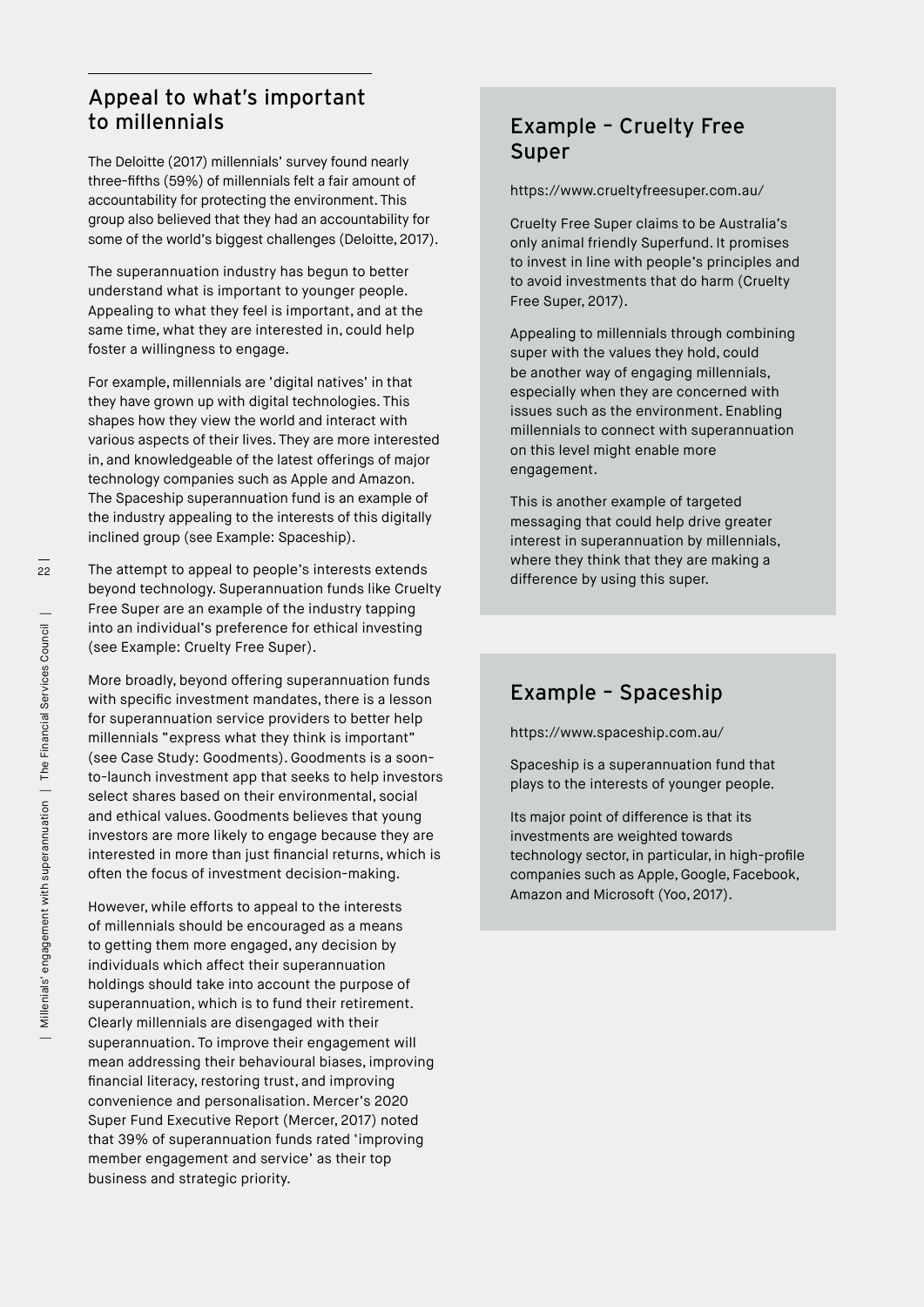#### Case study – Goodments

#### [https://www.goodments.com/](https://www.goodments.com/ )

Goodments is a new investment app that matches investors to shares based on their environmental, social and ethical values.

Tom Culver, the group's CEO, believes engagement for young people only happens when their ethics and values are taken into account in making decisions. People are looking for a "more complete picture of a company's performance, which includes not only financial performance but also environmental, social and ethical performance" (Goodments, 2017). Goodments believes these issues drive job and financial decision-making.

Far from being the "self-gratifying smashed avocado generation" of popular wisdom, Culver and his team have found that younger people demonstrate more maturity and foresight than expected, particularly when it comes to living in a sustainable way and managing and growing their money with the same mindset (Goodments, 2017). "Younger people want to be able to express what they think is important, rather than being told what they should do," notes the Goodments CEO. They want to "make money and do good", and have a genuine attitude to change.

In a survey conducted by Goodments of 100 customers, 56% would accept slightly lower, or average financial returns in exchange for good sustainable performance (Goodments, 2017). As a result, these types of considerations are what provide value to investors, notes Mr. Culver.

The other aspect of Goodments' value proposition is being simple in a complex system. It is about "simplicity through technology", says Mr. Culver, adding that through technology Goodments can provide better access to the right information in the right way, without financial jargon, and hence, engagement.

The Goodments app, which is still under beta testing, frames investment decisions in a different way, by initially providing investors with prospective shares based on these emotional value considerations. It utilises a visual heavy user interface to present these options to investors. Investors are invited to invest on their terms, where individuals are responsible for telling Goodments what they think is good. It is their opportunity to "use finance to achieve change", says the Goodments CEO. People in the 25-38 age group are the bulk of their user base. Mr. Culver notes that younger people do not want to be told what to value by a 'suit'. This involves asking users questions about what is important to them.

Goodment customers also include people aged over 55, who generally have more financial freedom and are looking to incorporate more ethical consideration in their decisions, notes Mr. Culver. The Goodments app matches investors to stocks based on these values, before bringing up the issue of financial returns and risk.

Goodments notes that brand awareness also influences which investments users choose. The younger generation are interested in companies with high-profile brands such as Apple, Google and Tesla, according to the Goodments CEO. However, while a company with a high-profile brand might be of interest to an investor, its values might not actually be in line with their values, notes Mr. Culver. Their app helps users navigate these decision, and may change the way the investor selects investments in the initial stage. The company's major secondary user group, 'best of breed' investors, are those who decide they want to invest in particular sectors, like banks, but choose the most sustainable company within the group.

References:

<sup>•</sup> Goodments (2017) Ethical investors looking to invest on their terms. Available at: https://goodmentsblog.com/2017/06/09/ethicalinvestors-looking-to-invest-on-their-terms/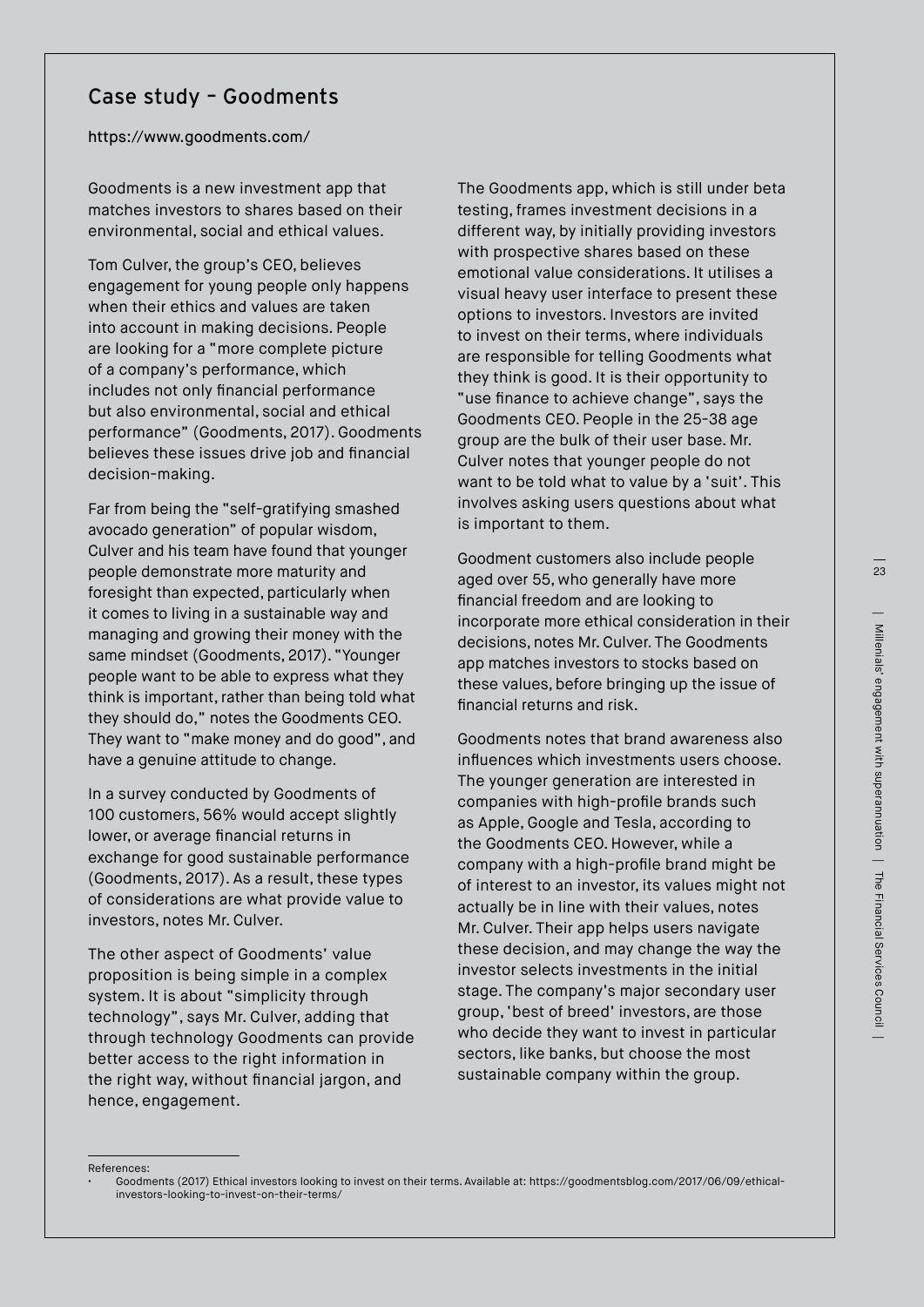## Conclusion 05

Greater engagement does not necessarily mean that young people will now be expected to make a lot more unilateral decisions about their superannuation, instead it is about making them aware of the need to make a conscious decision.

To encourage millennials to be more engaged, the superannuation industry should:

- make superannuation tangible for millennials;
- help millennials be informed and advised;
- be transparent and easy to deal with;
- appeal to what's important to millennials.

The superannuation industry and the Australian Government are already taking steps to improve people's engagement with superannuation. The barriers to further engagement by millennials are not trivial, but neither are they insurmountable. The industry needs to make a conscious effort to connect with this group, and it needs to be more than lipservice. The superannuation industry will need to better understand this group of members to be able to cater to their preferences, including by investing in targeted communication and making better use of technology. The stakes are too high not to.

Nonetheless, choice of funds and asset allocation decisions can be complex even for the well-informed. At the same time, there is a limit to how well-informed the average individual can be expected to be.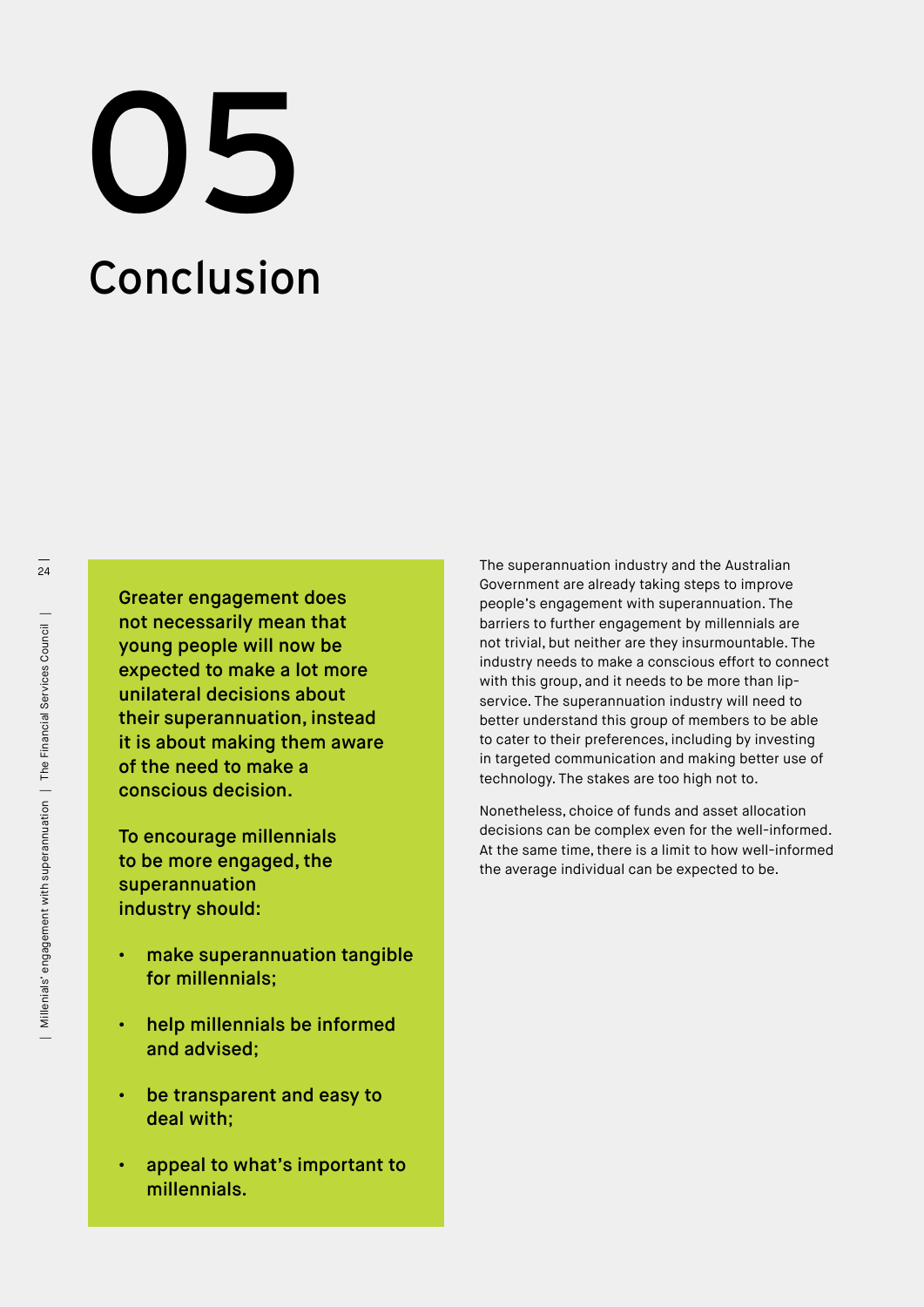### Summary



Millennials are defined to be individuals between the age of 18 and 34 in 2017.

There are around 6.2 million millennials in Australia.

Nearly 70% of individuals aged 34 and below have at least one superannuation account.

#### Millennials are disengaged

Younger people were



less interested in their personal superannuation affairs compared to older people.

Retirement is a distant thought for millennials;



were able to identify an amount of money they needed for retirement. The majority of young adults do not check their superannuation accounts frequently or change investment options, with only

reading their periodic statements.

#### Millennials are more focused on near-term goals, do not understand superannuation, and are less likely to trust the industry



Millennials place a higher value on near-term goals, such as buying a house.



Millennials were more likely to have difficulty understanding financial matters.



Millennials were uncertain about the superannuation system, and less than a quarter of young people had trust in the superannuation industry.

#### Better engagement delivers better outcomes for millennials and the economy



Choose a superannuation fund better suited to their personal circumstances.



Fewer duplicate accounts could mean lower overall fees and higher retirement incomes.



Better prepared millennials will be less likely to need to access Government support in retirement.

#### Superannuation should be tangible, demystified, transparent, and better aligned with millennials' values

The superannuation industry should...



Make superannuation tangible for millennials, such as by tailoring its communications to make sure it resonates and consider how immediate rewards can be introduced to encourage behaviour with typically long-term outcomes.



Help inform and advise millenials, including through financial literacy initiatives and improving access to financial advice.



Be transparent and easy to deal with, such as by making use of technology to enable millennials to interact in ways they prefer.



Appeal to what's important to millennials, including by making it easier for them to take into account their environmental, social and ethical values in decision-making.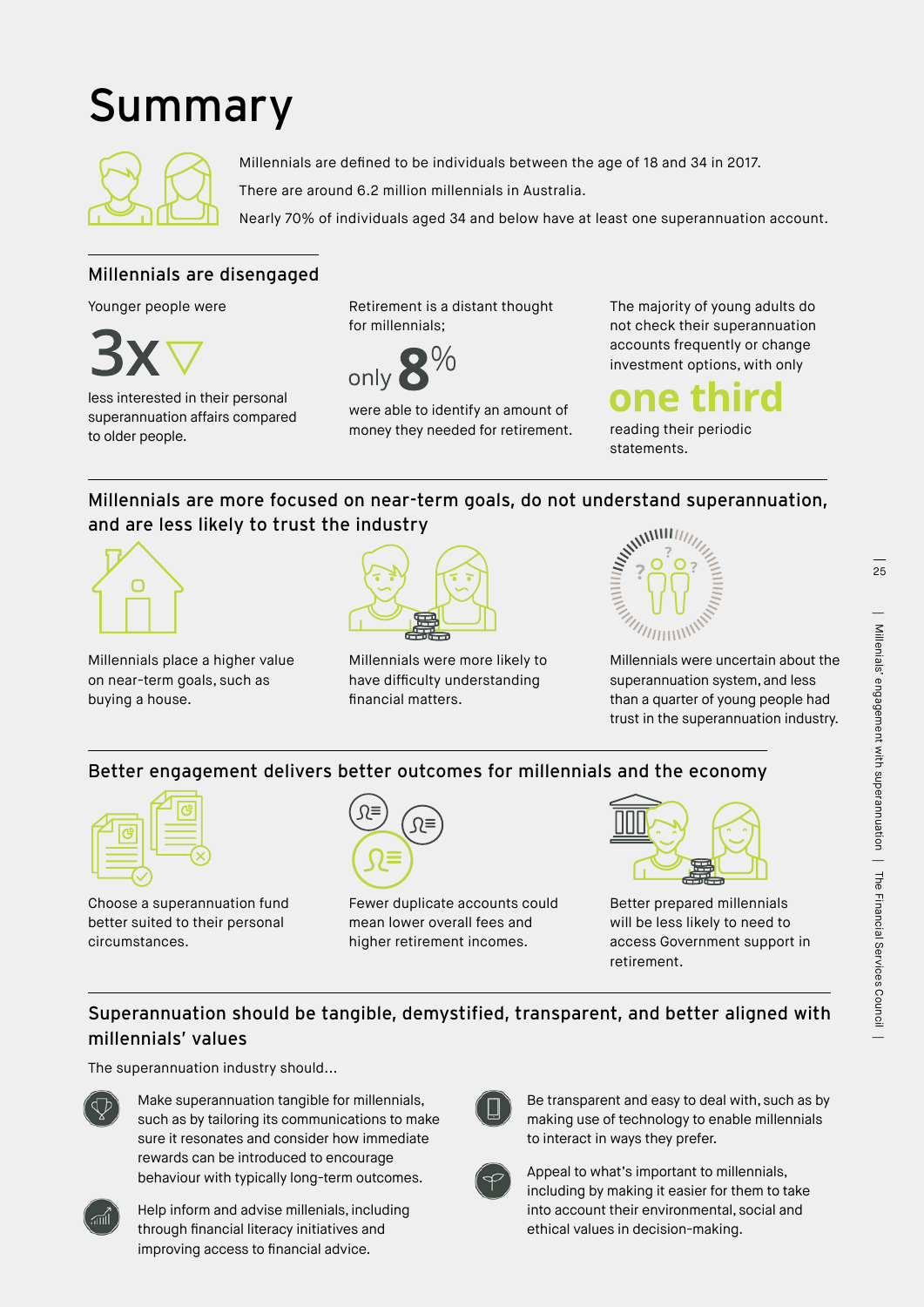## About the Financial Services Council

The Financial Services Council (FSC) has over 100 members representing Australia's retail and wholesale funds management businesses, superannuation funds, life insurers, financial advisory networks and licensed trustee companies.

The industry is responsible for investing more than \$2.7 trillion on behalf of 13 million Australians. The pool of funds under management is larger than Australia's GDP and the capitalisation of the Australian Securities Exchange and is the fourth largest pool of managed funds in the world. The Financial Services Council promotes best practice for the financial services industry by setting mandatory Standards for its members and providing Guidance Notes to assist in operational efficiency.

**Financial Services Council** Level 24, 44 Market Street Sydney NSW 2000

| T | + 61 2 9299 3022 |
|---|------------------|
| F | info@fsc.org.au  |
| w | www.fsc.org.au   |
| v | @FinServCouncil  |

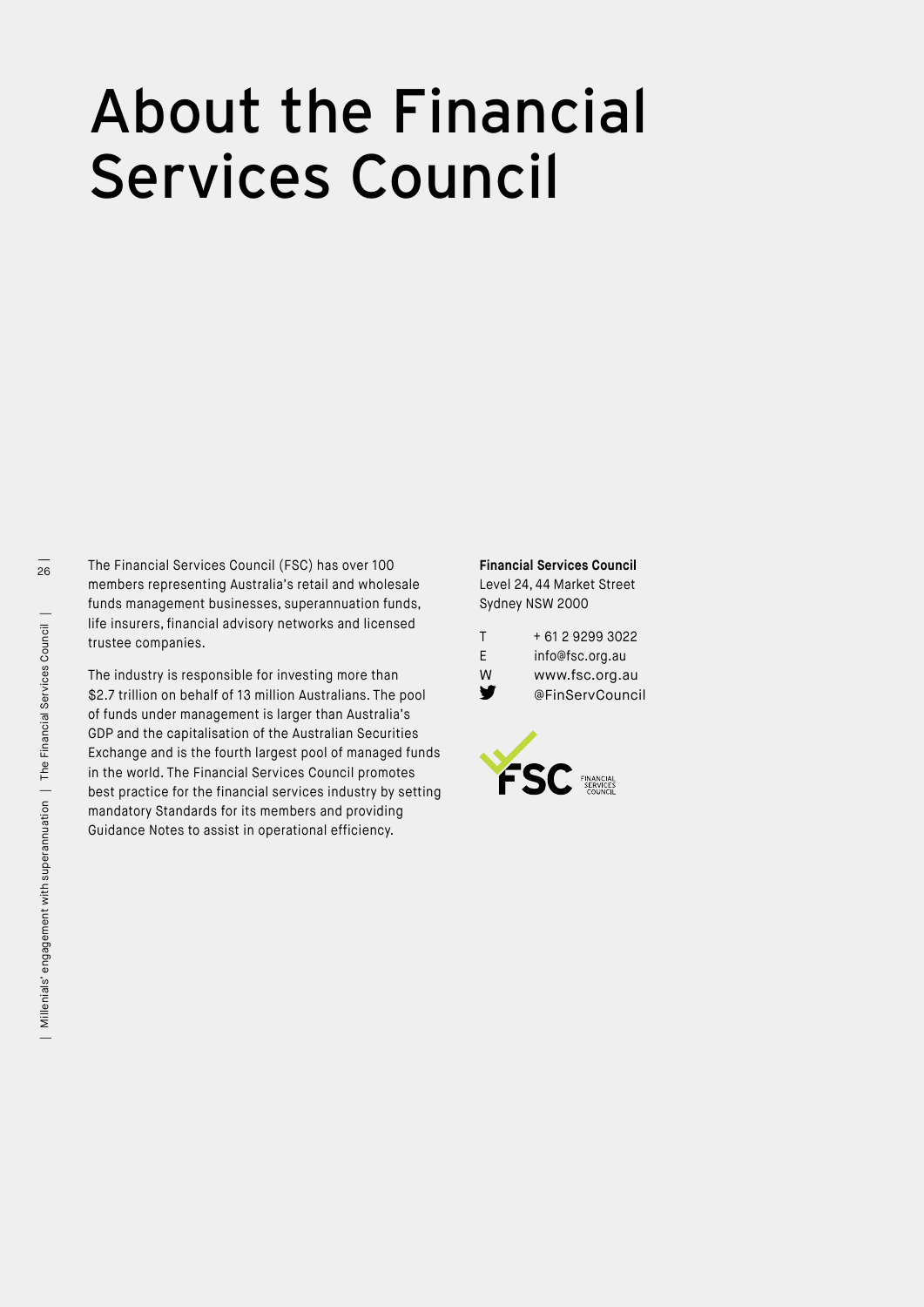## References

1. Ali, P., Anderson, M., Clark, M., Ramsay, I. & Shekhar, C. (2014). Superannuation and Attitudes in Young Adults in Australia (Centre for International Finance and Regulation Research Report). Available at: https://papers.ssrn.com/sol3/papers.cfm?abstract\_id=2506374

2. ANZ (2015). ANZ Survey of Adult Financial Literacy in Australia. Available at: https://www.anz.com/resources/3/1/31cbc1fd-9491-4a22- 91dc-4c803e4c34ab/adult-financial-literacy-survey-full-results.pdf

3. Anderson, M., Clark, M., Ramsay, I. & Shekhar, C. (2017). Super Behaviour: A Note on Young Australian Adults' Engagement With Their Superannuation Accounts, Australasia Accounting, Business and Finance Journal, 10(4). Available at: http://ro.uow.edu.au/cgi/ viewcontent.cgi?article=1743&context=aabfj

4. ASIC (2016a). Australian Financial Attitudes and Behaviour Tracker, Key findings report: Wave 4 – Sept 2015 to Feb 2016 (ASIC report 481). Available at: http://www.financialliteracy.gov.au/media/559536/ australian-financial-attitudes-and-behaviour-tracker\_wave-4.pdf

5. ASIC. (2016b). Annual Highlights Report 2015-16 (ASIC report, 510). Available at: http://www.financialliteracy.gov.au/media/560313/nflsannual-highlights-report-2016-web-version.pdf

6. ASIC. (2017a). Financial literacy strategy. Available at: http://www.financialliteracy.gov.au/strategy-and-action-plan/ financial-literacy-strategy

7. ASIC. (2017b). Australia above OECD average in PISA financial literacy test (Media release). Available at: http://asic.gov.au/about-asic/mediacentre/find-a-media-release/2017-releases/17-153mr-australia-aboveoecd-average-in-pisa-financial-literacy-test/

8. ATO. (2016). Super accounts data overview. Available at: https:// www.ato.gov.au/About-ATO/Research-and-statistics/In-detail/Superstatistics/Super-accounts-data/Super-accounts-data-overview/

9. Benartzi, S., Peleg, E., Thaler, R.H. (2007). Choice Architecture and Retirement Saving Plans. In Shafir, E. (Eds.), The Behavioral foundations of Public policy (pp. 245-263). New Jersey: Princeton University Press.

10. Benchmark Private Wealth. (2016). Young property millionaires share their tips on how to break into real estate. Available at: http://www. benchmarkwealth.com.au/young-property-millionaires-share-theirtips-on-how-to-break-into-real-estate/

11. CHOICE. (2016). Project Superpower: Informing a strategy to engage people with their superannuation. Available at: http:// www.financialliteracy.gov.au/media/559974/project-superpowerchoice-2016.pdf

12. Colmar Brunton. (2010). Investigating Superannuation: Quantitative Investigation with Superannuation Consumers: Final Quantitative Report, prepared for Australian Taxation Office. Available at; https:// archive.treasury.gov.au/documents/1885/PDF/Report\_ATO\_Super\_ Qualitative\_Report\_Consumers.pdf

13. Colmar Brunton. (2014). Gen Y: The Messaging Wars. Available at: http://www.aist.asn.au/media/12686/ENGAGE4%20Michelle%20 Tustin.pdf

14. Commonwealth Bank. (2016). Essential Super Strikes a Digital Chord with Millennials (Media Release). Available at: https://www.commbank. com.au/guidance/newsroom/essential-super-strikes-a-digital-chordwith-millennials-201612.html

15. Deloitte (2017). The 2017 Deloitte Millennial Survey.

16. Deloitte Access Economics (2017). ASX Australian Investor Study.

17. Financial System Inquiry (2014). Financial System Inquiry: Final Report.

18. Goh, J. (2017), Trust needed for member engagement, SuperReview. Available at: http://www.superreview.com.au/news/superannuation/ trust-needed-member-engagement

19. McIntyre, T. (2016, December 19). Millennial superannuation customer numbers surge thanks to technology. News.com.au. Available at: http:// www.news.com.au/finance/generations/millennial-superannuationcustomer-numbers-surge-thanks-to-technology/news-story/2a82d168 7c2919c9001c12165152e89f

20. Mercer. (2017). Change or be Changed: How well are Australian super funds taking charge of their future? (2020 Super Fund Executive Report).

21. NAB. (2017). MLC Quarterly Australian Wealth Behaviour Survey: Q4 2016. Available at: https://news.nab.com.au/aussies-dont-seekfinancial-advice-on-major-financial-matters-are-dissatisfied-with-theirwealth-mlc-wealth-sentiment-survey/

22. Productivity Commission. (2016). How to Assess the Competitiveness and Efficiency of the Superannuation System (Research Report, Canberra). Available at: http://www.pc.gov.au/ inquiries/current/superannuation/competitiveness-efficiency/report

23. Productivity Commission. (2017). Superannuation: Alternative Default Models (Draft Report, Canberra). Available at: http://www.pc.gov. au/inquiries/current/superannuation/alternative-default-models/ draft#infographic

24. REST Industry Super (2013). Time to go back to basics, with nearly half of Gen Y in the dark when it comes to super – REST survey.

25. Sales, L. (2015, July 7). Superannuation system no longer trusted by Australians over long term, Peter Costello says. ABC News. Available at: http://www.abc.net.au/news/2015-07-07/australians-losing-trust-insuperannuation-system-peter-costello/6602234

26. The Australia Institute Industry Super Network. (2008). Choosing Not to Choose: Making superannuation work by default. Available at: http:// www.tai.org.au/sites/defualt/files/dp103\_7.pdf

27. The Association of Superannuation Funds of Australia Limited. (2017). More money in super than in the bank – young Australians' hidden super wealth. Available at: https://www.superannuation.asn.au/media/mediareleases/2017/media-release-31-march-2017

28. Yoo, T. (2017, March 8). The 'super fund for millennials' backed by Mike Cannon-Brookes will hold \$100 million at launch. Business Insider Australia. Available at: https://www.businessinsider.com.au/spaceshipsuper-fund-launch-100m-under-management-2017-3